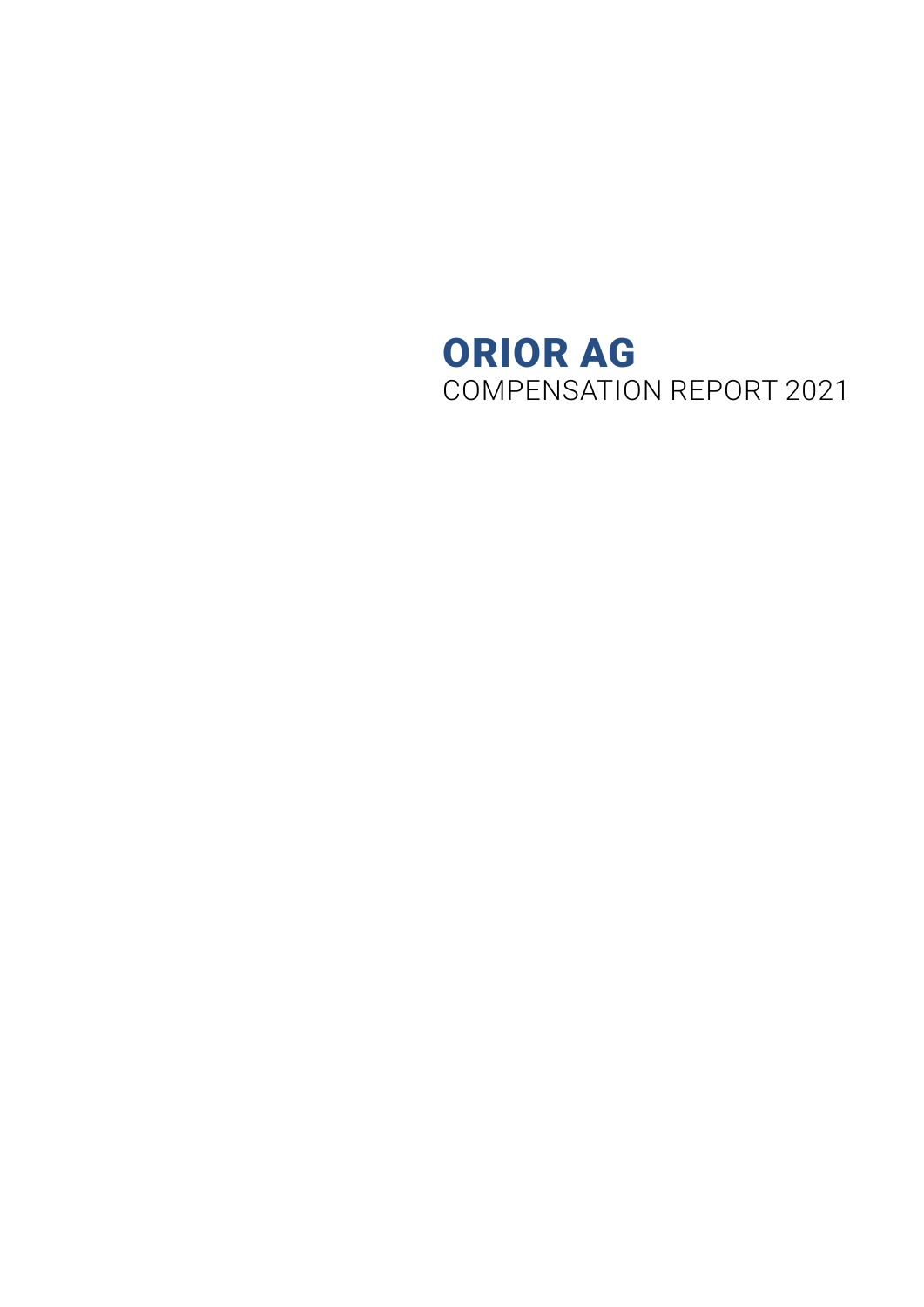# Compensation Report

This Compensation Report includes all relevant information regarding compensation, any loans and credit facilities extended to current and former members of the Board of Directors and the Executive Committee, and information relating to equity investments in the Company. Furthermore, the compensation system and principles, responsibilities, determination procedure and approval mechanism are all outlined. This combination of quantitative and qualitative elements serves to provide shareholders with transparent information. The auditing company only reviews the quantitative data listed for the respective reporting year. The information on the compensation for the Board of Directors and the Executive Committee complies with the Swiss GAAP FER Accounting Standards, Swiss law, the Ordinance against Excessive Compensation in Listed Stock Corporations (VegüV/OaEC), the SIX Directive on Information Relating to Corporate Governance (DCG), and the Company's Articles of Association.

A decision was made to redefine various elements of the ORIOR compensation and shareholding policy as part of the periodic review of its remuneration principles and policy and the drafting of the long-term strategic direction of the ORIOR Group. The introduction of a long-term incentive plan for the Executive Committee and the top management, minimum shareholding requirements for members of the Board of Directors and the Executive Committee, as well as the comprehensive revision and launch of the employee shareholding plan were approved. The majority of the corresponding changes were implemented in the reporting year and are subsequently marked with a comment stating "NEWLY introduced".

**CCC** in 2021

#### Overview of new developments

New developments and resolutions regarding compensation that were already known at the time this Annual Report was published are

displayed with a grey background in order to ensure a comprehensive analysis extending beyond the status quo of the reporting year as well.

# **1. Principles of compensation**

ORIOR is committed to a fair and transparent compensation system that is on a par with that of comparable companies. The criteria for determining salary rates are also based on an employee's level of education and training, experience and development potential. No wage disparities based on nationality, race, gender or other personality traits are permitted.

To ensure sustainable corporate development and talent management, employees with management and decision-making capacities receive a compensation mix that includes an attractive balance between fixed compensation, performance-related variable compensation and shareholding programmes. The principles of co-responsibility for and participation in the successful further development of the Group provide the basis for all remuneration initiatives.

The OaEC and the Company's Articles of Association govern these principles relating to compensation as well as the compensation components and the approval mechanism for the compensation of the members of the Board of Directors and the Executive Committee. In addition, certain topics are elaborated on further in the Organisational Regulations of ORIOR AG. The detailed explanations concerning all compensation and shareholding elements of the ORIOR Group were compiled during the reporting year in a consolidated, internal policy document and approved by the Board of Directors. All elements that are of interest to the public and key to the assessment process are set out in this Compensation Report.

<<< NEWLY introduced

- > Articles of Association of ORIOR AG:<https://orior.ch/en/articles-of-association-of-orior-ag>
- > Organisational Regulations of ORIOR AG:<https://orior.ch/en/organisational-regulations-orior-ag>

>>>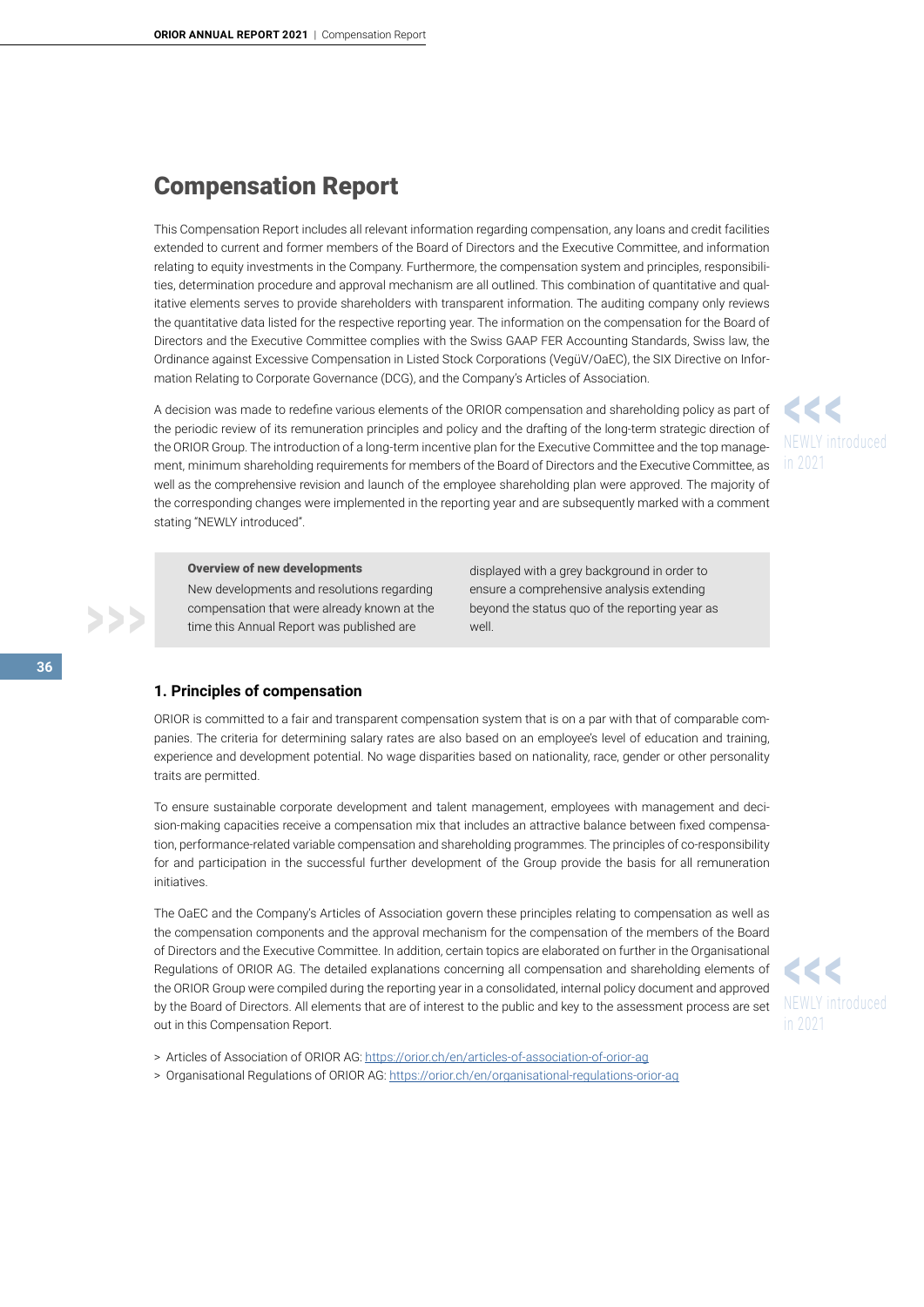# **2. Compensation system**

The ORIOR Group's compensation system follows the principles of simplicity, clarity, transparency, fact-based measurement and fairness. It consists of different components that can and should be individually aligned with the respective employees depending on their level and area of responsibility within the defined compensation mix reference ranges.

ORIOR's compensation system consists of four remuneration and shareholding components (see also p. 39):

- 1. Fixed compensation (basic compensation)
- 2. Short-term variable compensation, also known as "short-term incentive (STI)"
- 3. Long-term variable compensation, also known as "long-term incentive plan (LTIP)"
- 4. Shareholding programmes (share offers)

Employees are not automatically entitled to participate in all four components. The structure of an individual employee's compensation is determined by the Board of Directors, the Executive Committee, or the respective line managers in consultation with their supervisors and in accordance with the legal, statutory and regulatory conditions.

# **2.1 Compensation mix**

The compensation mix includes the compensation and shareholding components and takes into account the scope, impact, tasks, competences and responsibilities of the respective employment levels. This is intended not only to enable key employees to take on an active role in corporate responsibility but also to give them the opportunity to share in ORIOR's success, while at the same time strengthening employee motivation and identification with the Company. The following benchmarks apply to the compensation mix and have been derived from the Company's Articles of Association, the Organisational Regulations and the shareholding and compensation principles of ORIOR AG:

# Board of Directors

Executive Committee

Fixed compensation is awarded to the Board of Directors. Up to 10% of the fixed compensation may be paid in shares with the approval of the Board of Directors (share allocation). Individually and by mutual agreement, it can be decided that up to 50% of the compensation is paid out in restricted Company shares on a cumulative basis. In addition, share offers and/or employee shareholding programmes may be initiated.

> **Fixed compensation** *in cash, up to 50% payment in shares possible*

The members of the Executive Committee receive fixed compensation, short-term variable compensation (STI), and – in most cases – long-term variable compensation (LTIP) for their activities. Furthermore, share offers and/or



Potential total annual compensation; LTIP-related compensation is not calculated and disburseed until after the plan period is completed.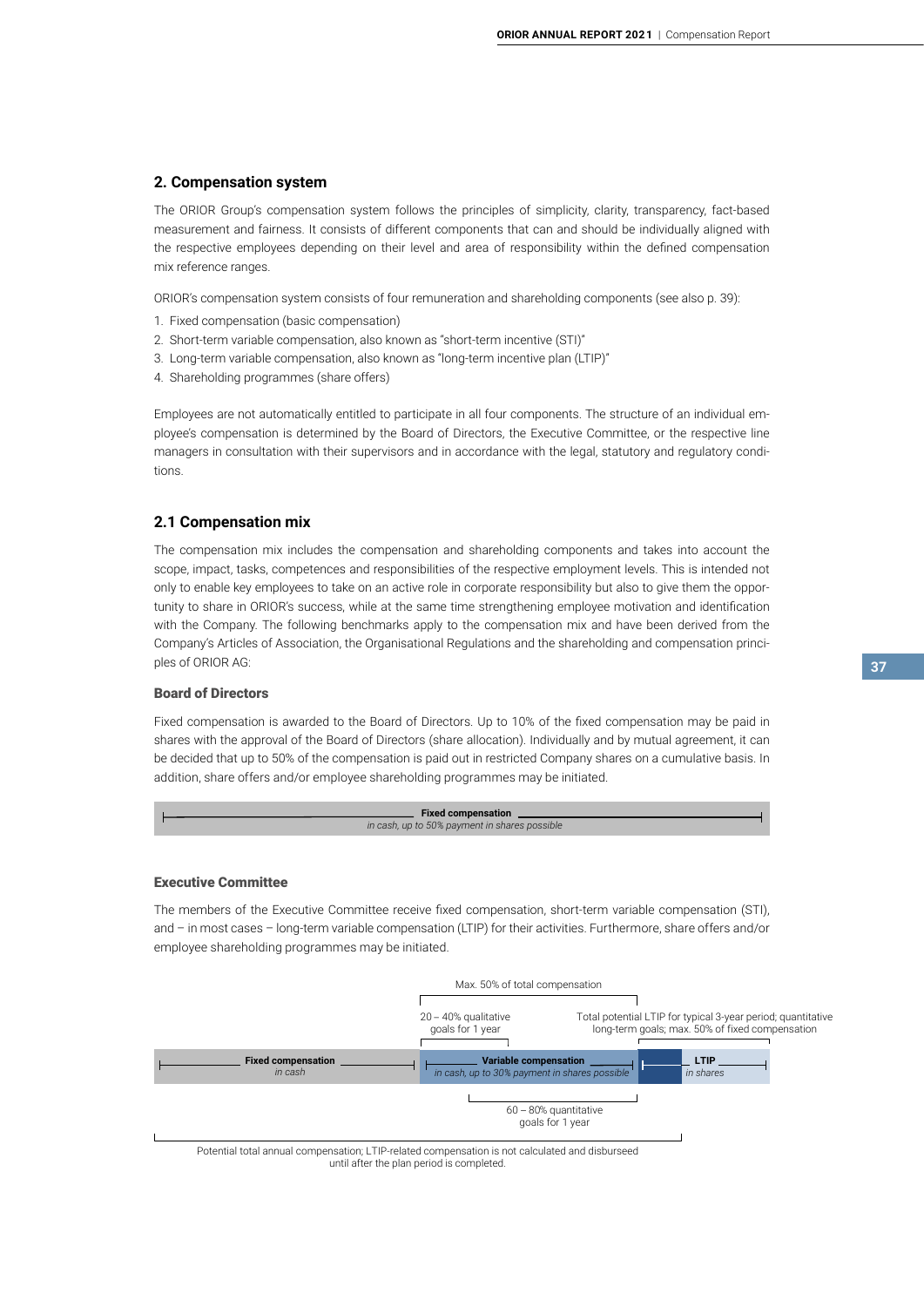# Extended Executive Committee, management committees and CEOs of the business units

The members of the Extended Executive Committee, and the management committees and all CEOs of the ORIOR business units receive fixed compensation and short-term variable compensation and can be included in a multiyear, share-based LTIP. Furthermore, share offers and/or employee shareholding programmes may be initiated.



Potential total annual compensation; LTIP-related compensation is not calculated and disburseed until after the plan period is completed.

### Management members of the business units, Top50 managers and key employees

Management members of the business units, the Top50 managers of the ORIOR Group and key employees receive fixed compensation and short-term variable compensation. Furthermore, share offers and/or employee shareholding programmes may be initiated.



Potential total annual compensation.

# All other employees

All other employees generally receive 100% fixed compensation, which is paid in cash. These employees may also be granted variable compensation amounting to a maximum of 10% of their total compensation for special projects or tasks and/or other achievements or professional development that are considered by the respective supervisor to add value to the Company. In exceptional cases, employees with outstanding potential and/or above-average performance may be included in employee shareholding programmes, regardless of their employment level.

|  |  | Mind. 90% of total compensation |
|--|--|---------------------------------|
|  |  |                                 |

**Fixed compensation** *in cash*  **Variable compensation** *in cash*

> qualitative and/or quantitative goals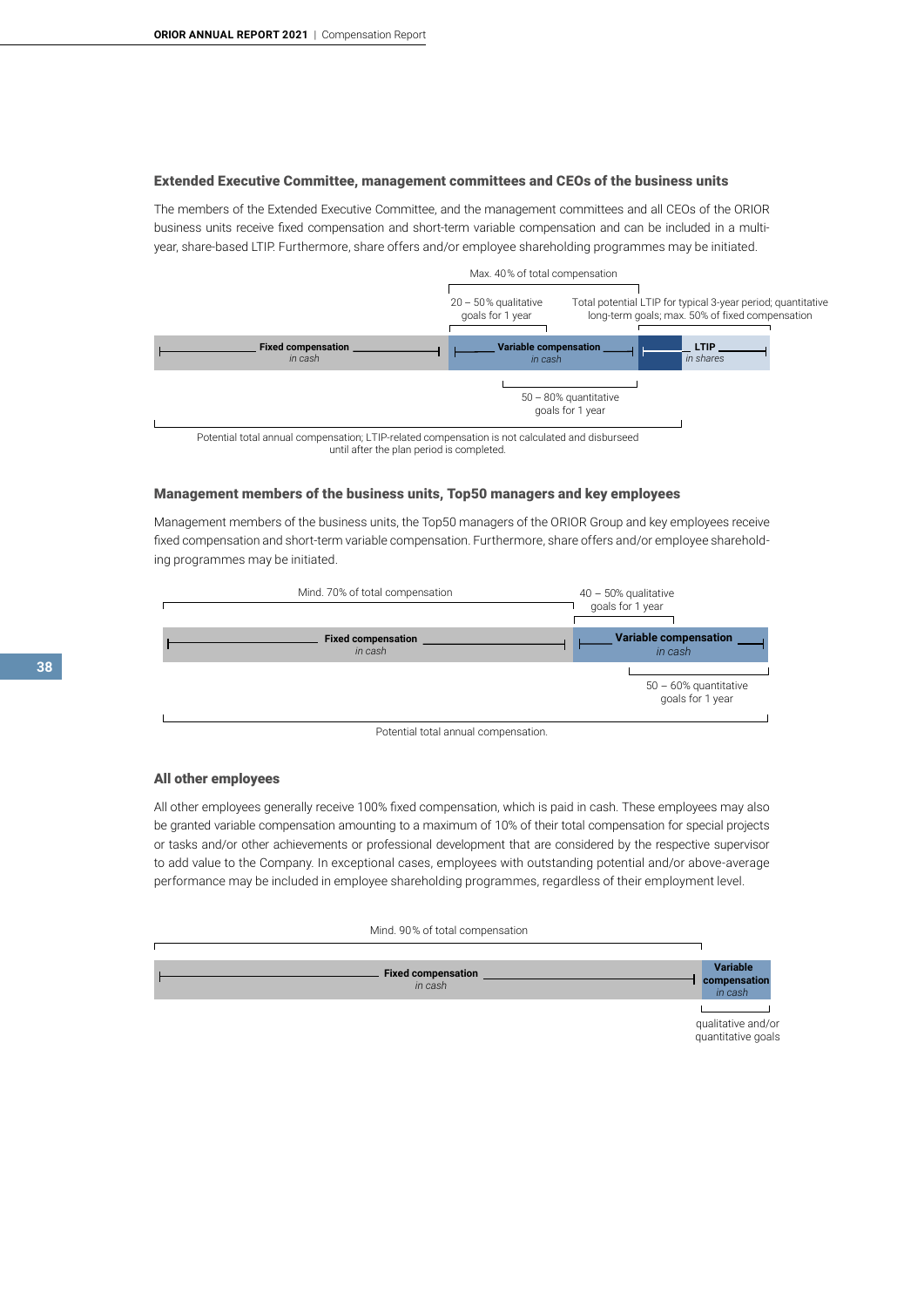# **2.2 Compensation and shareholding components**

ORIOR's compensation system consists of four compensation and shareholding components:

- 1. Fixed compensation (basic compensation)
- 2. Short-term variable compensation, also known as "short-term incentive (STI)"
- 3. Long-term variable compensation, also known as "long-term incentive plan (LTIP)"
- 4. Shareholding programmes (share offers)

# Fixed compensation (basic compensation)

All permanent employees at ORIOR receive fixed compensation, also called basic compensation. The fixed compensation is paid in cash and in the corresponding currency of the country where the head office of the respective employing company is located. The relevant details to determine this can be found in the current employment or mandate contracts as well as the respective applicable law. Only the members of the Board of Directors may, upon approval by the Board of Directors, receive part of their fixed compensation in shares (see p. 46 f.).

Fixed compensation is determined on the basis of reference salaries at comparable companies, local market and wage standards, and the individual employee's experience, skills and potential.

### Short-term variable compensation (STI)

Short-term variable compensation is linked to the achievement of predefined targets and is paid annually. The larger an employee's area of impact and responsibility is, the higher their share of variable compensation linked to targets will be.

| <b>Weighting and</b> | Board of Directors                                                              | No variable compensation.                                                                                                                                                                                                                                                                                                                                                                                                                                                                                             |  |  |  |  |
|----------------------|---------------------------------------------------------------------------------|-----------------------------------------------------------------------------------------------------------------------------------------------------------------------------------------------------------------------------------------------------------------------------------------------------------------------------------------------------------------------------------------------------------------------------------------------------------------------------------------------------------------------|--|--|--|--|
| amount               | <b>Executive Committee</b>                                                      | Max. 50% of the total compensation (including pro rata LTIP) of the respective<br>member. The payment may be made partly in shares upon approval by the Board<br>of Directors (see p. 53).                                                                                                                                                                                                                                                                                                                            |  |  |  |  |
|                      | Extended Executive Committee.<br>management committees, busi-<br>ness unit CEOs | Max. 40% of total compensation. The payment is made in cash.                                                                                                                                                                                                                                                                                                                                                                                                                                                          |  |  |  |  |
|                      | Business unit management,<br>Top50 and key employees                            | Max. 30% of total compensation. The payment is made in cash.                                                                                                                                                                                                                                                                                                                                                                                                                                                          |  |  |  |  |
|                      | All other employees                                                             | No variable compensation as a rule, up to a max. 10% possible in exceptional<br>cases.                                                                                                                                                                                                                                                                                                                                                                                                                                |  |  |  |  |
| <b>Frequency</b>     | Annual                                                                          | The short-term variable compensation is calculated and paid out annually after<br>the end of the corresponding financial year. At the same time, the new targets<br>are also set for the current financial year.                                                                                                                                                                                                                                                                                                      |  |  |  |  |
| <b>Targets</b>       | Target package components                                                       | The target package includes quantitative Group and business unit key figures<br>and qualitative personal targets. The weighting between quantitative and qualita-<br>tive targets corresponds to the benchmarks of the respective compensation mix<br>(see p. 37 f. section entitled "Compensation mix").                                                                                                                                                                                                             |  |  |  |  |
|                      | Quantitative targets                                                            | The short-term variable compensation, which is linked to quantitative targets, ac-<br>counts for up to 80% and is calculated on the basis of Company and performance<br>indicators such as net revenue, EBITDA, EBIT, net profit, investments, net working<br>capital and cash flow. In addition to clearly defined and measurable targets, "focus<br>factors" are defined at the beginning of each year. Goal achievement is factored<br>into the calculation of variable compensation through different weightings. |  |  |  |  |
|                      |                                                                                 | The targets for the Executive Committee are set by the Board of Directors based<br>on the recommendation of the Nomination and Compensation Committee (see p.<br>42 Responsibilities and determination procedures).                                                                                                                                                                                                                                                                                                   |  |  |  |  |
|                      | Qualitative targets                                                             | At least 20% of the short-term variable compensation is linked to qualitative, per-<br>sonal targets. These usually include individual development in the areas of leader-<br>ship, organisation, personality, strategy and innovation.                                                                                                                                                                                                                                                                               |  |  |  |  |

Principles and benchmarks of short-term variable compensation: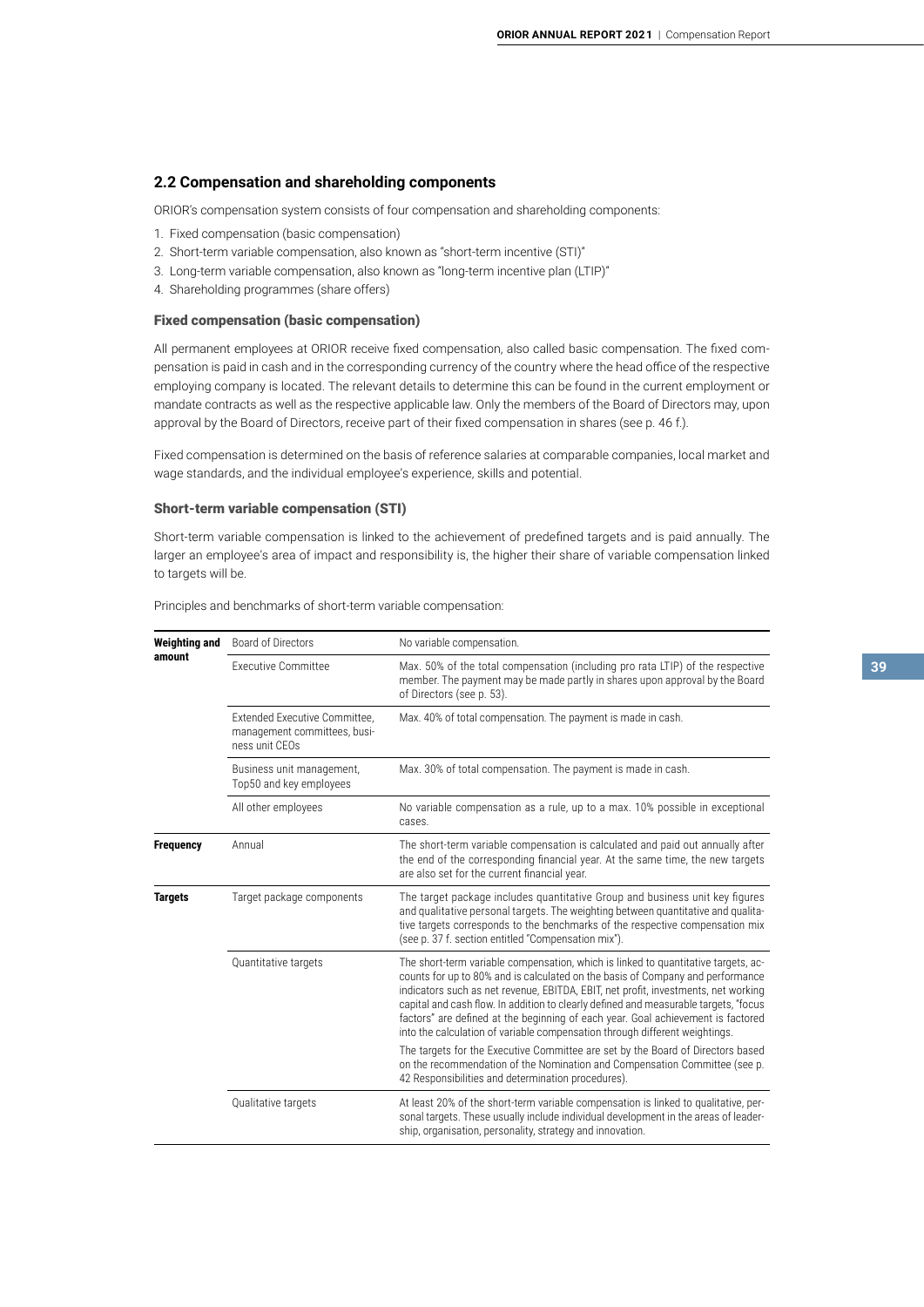# **Long-term variable compensation (LTIP)**

The long-term variable compensation (LTIP) takes into account the sustainable development of the Company over several years based on the pre-defined target values. Derived from the statutory basis approved by the Annual General Meeting on 26 April 2021, additional basic parameters for LTIPs have been formulated and set out in the Organisational Regulations as well as in the shareholding and compensation principles of ORIOR AG.

**CCC** 

NEWLY introduced

An overview of the main principles of the LTIP can be found below:

| Objective of the LTIP           | The aim is to strengthen identification with the Company and an entrepreneurial spirit as well as to<br>facilitate involvement of the entire top management in the ORIOR Group's long-term development.                                                                                                                                                                                                                                                                                                  |
|---------------------------------|----------------------------------------------------------------------------------------------------------------------------------------------------------------------------------------------------------------------------------------------------------------------------------------------------------------------------------------------------------------------------------------------------------------------------------------------------------------------------------------------------------|
| Scope of issue and conditions   | An LTIP should be issued on equal terms (and especially with equal targets) to an entire body or<br>group of participants. LTIP solutions are not tailored specifically to individual employees.                                                                                                                                                                                                                                                                                                         |
| <b>Plan members</b>             | In addition to the Executive Committee, it is also possible for the Extended Executive Committee,<br>management committees, members of management of the competence centres and other key<br>individuals to be included in an LTIP. Employees are not automatically entitled to inclusion in an LTIP,<br>and it is not possible for an employee to be included in several LTIPs at the same time.                                                                                                        |
| <b>Start and plan period</b>    | The time horizon and/or assessment period of an LTIP usually begins on 1 January of a financial year<br>and lasts three years as a rule.                                                                                                                                                                                                                                                                                                                                                                 |
| <b>Restricted period</b>        | All shares received as part of an LTIP are subject to a minimum two-year holding period after dis-<br>tribution.                                                                                                                                                                                                                                                                                                                                                                                         |
| <b>Frequency</b>                | As a general rule, each employee can only be involved in a maximum of one LTIP at a time. Notwith-<br>standing the above, the Board of Directors may set up a new LTIP at any time after the expiry of an<br>LTIP or for employees who are not yet included in an LTIP.                                                                                                                                                                                                                                  |
| <b>LTIP structure</b>           | Subject to legal, statutory and regulatory compliance, the design of the framework conditions of a<br>new LTIP is at the discretion of the Board of Directors.                                                                                                                                                                                                                                                                                                                                           |
| <b>Targets</b>                  | The targets are defined in advance, communicated transparently, and consist of clearly measurable<br>key figures that are essential for the long-term development of the ORIOR Group. An LTIP is based<br>on four equally weighted objectives that cannot be offset against each other; according to the pro-<br>visions in the Organisational Regulations, it is compulsory that one objective be related to progress<br>in the area of ESG.                                                            |
| <b>Total potential (amount)</b> | The total potential of an LTIP (for the entire plan period) amounts to a maximum of 50% of the fixed<br>compensation of the respective plan member. This also applies to a target achievement of over<br>100%. The gross fixed salary of the completed financial year preceding the start of the plan is used<br>as a basis.                                                                                                                                                                             |
| <b>Provisioning</b>             | A proportion of the total potential of the LTIP is allocated over the plan period via the short-term<br>variable compensation.                                                                                                                                                                                                                                                                                                                                                                           |
| <b>Calculation/disbursement</b> | The calculation and disbursement will be made after the plan period is completed. The calcula-<br>tion is made in CHF and subsequently converted into shares at the value applicable at that time.<br>Accordingly, a share allocation of more than 100% of the maximum possible LTIP entitlement is not<br>possible. In the case of employees who resign, a cliff vesting period of two years has been adopted,<br>i.e., prior to completion of the first two plan years, entitlement will be forfeited. |
| Format                          | As a rule, the disbursement is made in Company shares with a restricted period, but it can also<br>consist of vested rights to shares or other shareholding instruments.                                                                                                                                                                                                                                                                                                                                 |
|                                 | An LTIP may not be disbursed in cash. Exceptions can only be made in cases relating to a termination<br>of the employment relationship and only with the consent of the Board of Directors.                                                                                                                                                                                                                                                                                                              |

At the Annual General Meeting on 26 April 2021, the underlying statutory basis for the introduction of long-term variable compensation for the Executive Committee was established, and the first long-term incentive plan was subsequently approved. Accordingly, an LTIP was issued for the Executive Committee with retroactive effect as of 1 January 2021. In addition to the Executive Committee and under the same conditions, the Extended Executive Committee was also included in an LTIP. The benchmarks of this first three-year LTIP 2021 to 2023 are outlined in "Overview of compensation awarded to the Executive Committee" on pages 49 ff.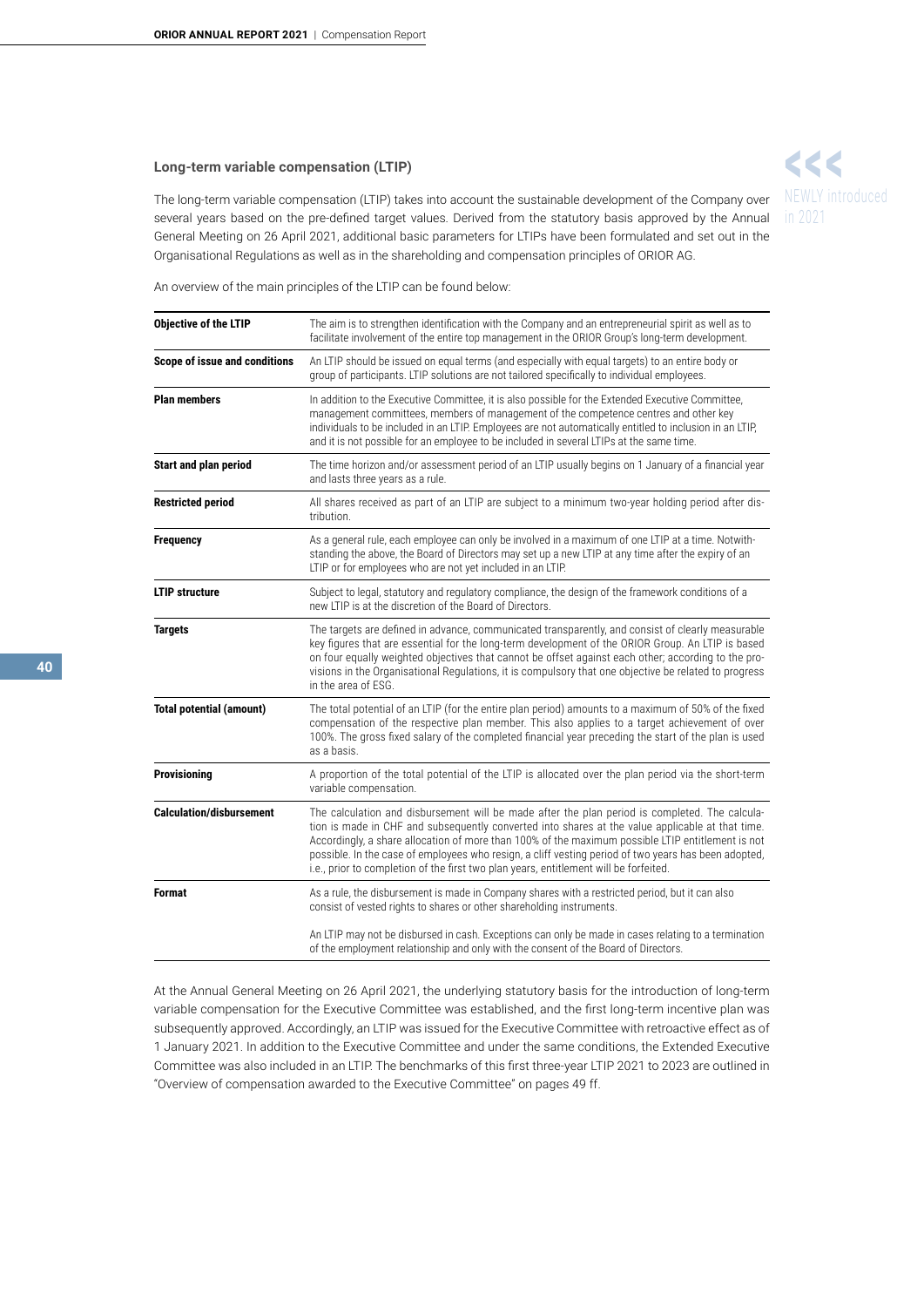# New climate target

The climate target set as part of ORIOR's sustainability strategy was achieved early on, primarily as the result of the decision to switch all Swiss competence centres to more sustainable hydrocompetence centres to more sustainable hydro- LTIP, which has been in effect since 1 January electricity. Intensive work was carried out during 2021 (see p. 8 and 9).

the year under review to formulate a new climate target, which has now been published. This new climate target also applies for measuring progress in connection with the ESG target of the

# **Shareholding programmes (share** offers)

In addition to the compensation components described here, the Board of Directors may issue share programmes and offers within the context of the employee shareholding plan or to a select group of employees in order to strengthen identification with and commitment to the ORIOR Group and as an expression of appreciation for exceptional effort. This compensation component is designed to allow selected employees of the ORIOR Group and members of the Board of Directors to participate in the development of the ORIOR Group by offering them the opportunity to acquire ORIOR shares at a discount in a scope to be determined by the Board of Directors, while at the same time strengthening employee identification with and loyalty to the ORIOR Group.

In addition to the normal benefits due under the respective employment or mandate agreement, the Board of Directors may, at its discretion or on the recommendation or suggestion of the CEO, make a share offer to one or more ORIOR key employees at any time, or annually in the case of the Board of Directors. Each year, the Board of Directors also decides on the issue and launch of an employee shareholding programme for a wider group of employees.

Benchmarks for share offers and shareholding programmes:

| <b>Plan administration and</b><br>eligible participants | Acting at its own discretion and taking into account the recommendation of the CEO, the Board of<br>Directors determines the subscription period (maximum two months), the number of shares to be<br>offered, the group of employees to be considered, and the subscription rights of the individual partici-<br>pants. The number of shares offered to each participant is at the discretion of the Board of Directors,<br>which bases its decision, among other things, on the respective quantitative and qualitative target<br>achievement of the employee(s) as defined within the annual individual target agreement. |
|---------------------------------------------------------|-----------------------------------------------------------------------------------------------------------------------------------------------------------------------------------------------------------------------------------------------------------------------------------------------------------------------------------------------------------------------------------------------------------------------------------------------------------------------------------------------------------------------------------------------------------------------------------------------------------------------------|
| Share purchase price                                    | The share purchase price corresponds to the VWAP paid for ORIOR shares on the SIX during a maxi-<br>mum six-month period prior to the maximum two-month offer period, minus a discount.                                                                                                                                                                                                                                                                                                                                                                                                                                     |
| <b>Holding period</b>                                   | The holding period for shares from share offers and employee shareholding programmes is at least<br>three years and begins on the day the shares are allocated.                                                                                                                                                                                                                                                                                                                                                                                                                                                             |
| <b>Discount</b>                                         | The discount rate is congruent with the valuation principles for shares recognised by the relevant tax<br>authorities with a holding period and is 16% for a three-year holding period and 25% for a five-year<br>holding period.                                                                                                                                                                                                                                                                                                                                                                                           |

During the year under review, the existing discount rates in general and those for all shareholding programmes, offers and allocations were brought into alignment with the fair values for shares subject to a holding period recognised by the relevant tax authorities. An employee shareholding programme for a wider group of key employees was also launched in conjunction with the already implemented ORIOR Strategy 2025 (and in compliance with the new discount conditions). Further details can be found on page 55.

<<< in 2021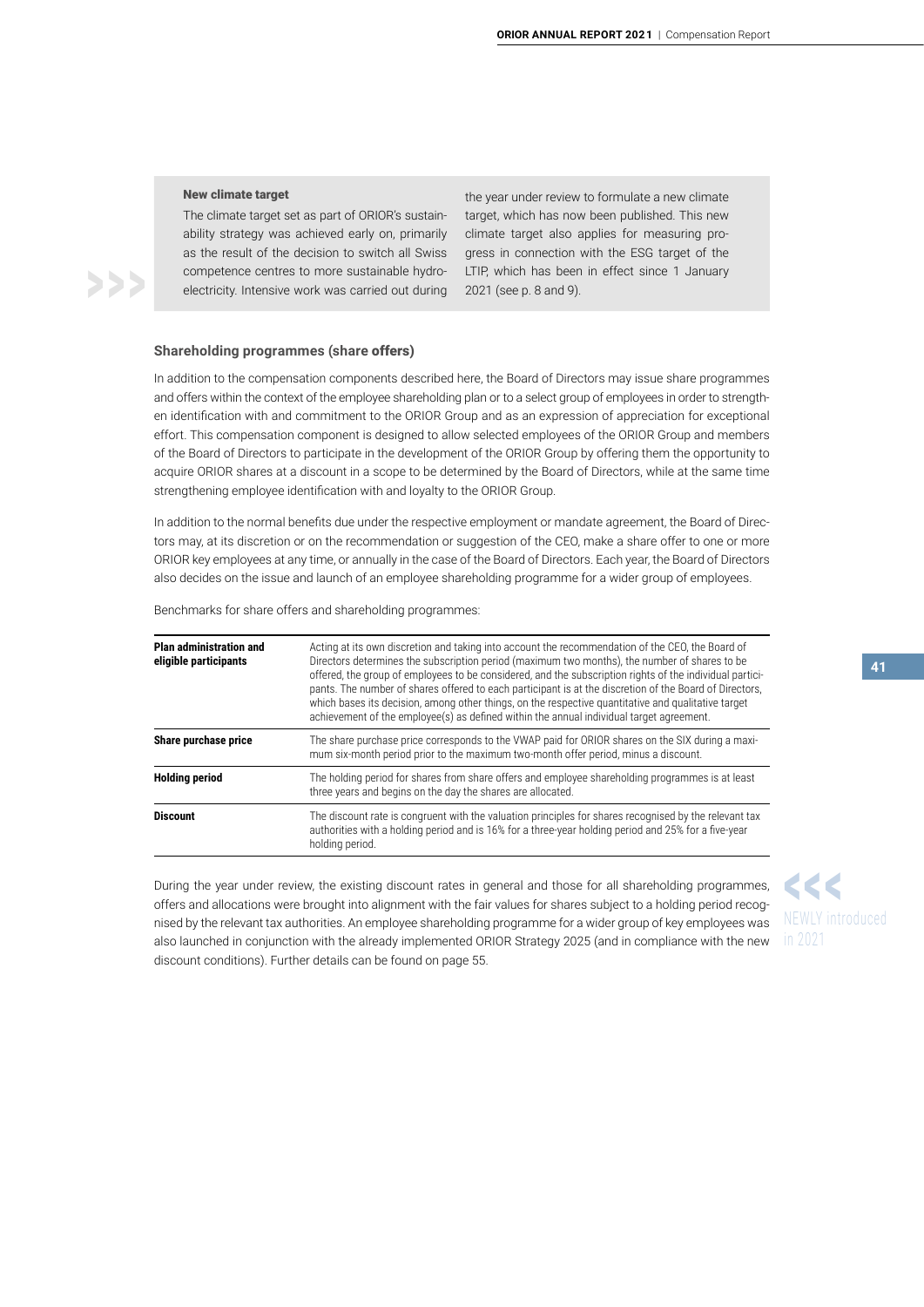# **3. Responsibilities, determination procedure and approval mechanism**

The Nomination and Compensation Committee is responsible for the design and regular review and assessment of the Company's compensation system. External experts are only called in to assist with defining the compensation system in the event of a comprehensive redesign. Depending on the circumstances, benchmarks for specific positions may be used for new hires or promotions to Executive Committee level. The reference market for these parameters is comprised of companies from the same convenience food industry to which the ORIOR Group belongs.

The responsibilities for determining compensation for the different levels of employment are as follows:

| <b>Recipient of compensation</b>                                                                                    | <b>Compensation recom-</b><br>mendation, including<br>assessments of degree<br>of achievement | <b>Compensation decision</b>                                                           | <b>Binding approval required</b><br>from the Annual General<br><b>Meeting</b>                                                                                                                                                                                               |
|---------------------------------------------------------------------------------------------------------------------|-----------------------------------------------------------------------------------------------|----------------------------------------------------------------------------------------|-----------------------------------------------------------------------------------------------------------------------------------------------------------------------------------------------------------------------------------------------------------------------------|
| <b>Members of the Board</b><br>of Directors                                                                         | Nomination and Compen-<br>sation Committee                                                    | Board of Directors as recommended<br>by the Nomination and Compensa-<br>tion Committee | Yes: maximum total amount<br>of compensation paid to the<br>members of the Board of<br><b>Directors</b>                                                                                                                                                                     |
| <b>CEO</b>                                                                                                          | Nomination and Compen-<br>sation Committee                                                    | Board of Directors as recommended<br>by the Nomination and Compensa-<br>tion Committee | Yes: maximum total amount<br>of fixed compensation to be<br>paid to the members of the                                                                                                                                                                                      |
| <b>Members of the Executive</b><br><b>Committee (excluding CEO)</b>                                                 | Nomination and Com-<br>pensation Committee as<br>recommended by the CEO                       | Board of Directors as recommended<br>by the Nomination and Compensa-<br>tion Committee | Executive Committee, total<br>amount of short-term variable<br>compensation to be paid to<br>the members of the Executive<br>Committee, and maximum<br>total amount of long-term<br>variable compensation to be<br>paid to the members of the<br><b>Executive Committee</b> |
| <b>Extended Executive Committee,</b><br>management committees<br>and key employees reporting<br>directly to the CEO | CFO                                                                                           | Nomination and Compensation<br>Committee as recommended by<br>the CEO                  | No                                                                                                                                                                                                                                                                          |
| All other employees                                                                                                 | Line manager                                                                                  | Line manager in consultation with<br>respective supervisors                            | No                                                                                                                                                                                                                                                                          |

The approval mechanism for the compensation of the Board of Directors and the Executive Committee is outlined in the Articles of Association in accordance with the VegüV/OaEC and stipulates the following approval mechanisms for the individual compensation components:

| <b>Board of Directors</b>  | fixed compensation                        | Maximum total amount of fixed compensation to be paid to the members of the<br>Board of Directors for the period until the next Annual General Meeting (prospec-<br>tive).                                                                                                                |         |
|----------------------------|-------------------------------------------|-------------------------------------------------------------------------------------------------------------------------------------------------------------------------------------------------------------------------------------------------------------------------------------------|---------|
| <b>Executive Committee</b> | fixed compensation                        | Maximum total amount of fixed compensation to be paid to the Executive Com-<br>mittee members for the next financial year (prospective).                                                                                                                                                  |         |
|                            | short-term variable<br>compensation (STI) | Total amount of short-term variable compensation to be paid to the Executive<br>Committee members for the past financial year (retrospective).                                                                                                                                            |         |
|                            | long-term variable<br>compensation (LTIP) | Maximum total amount of long-term variable compensation to be paid to the<br>Executive Committee members for the entire plan period (prospective) or total                                                                                                                                |         |
|                            |                                           | amount of long-term variable compensation to be paid to the Executive Commit-<br>tee members for the entire plan period (retrospective).                                                                                                                                                  |         |
|                            |                                           | The Board of Directors decides whether to vote prospectively or retrospectively<br>and communicates this at the Annual General Meeting at the same time as the<br>plan is issued. If the vote is held prospectively, the Compensation Report is also<br>voted on in an advisory capacity. | in 2021 |

Based on the Articles of Association and pursuant to Article 19 VegüV/OaEC, approval at the Annual General Meeting of the additional amount is not required. More information about the additional amount can be found under "Additional amount for new Executive Committee members" on page 51 of the Compensation Report.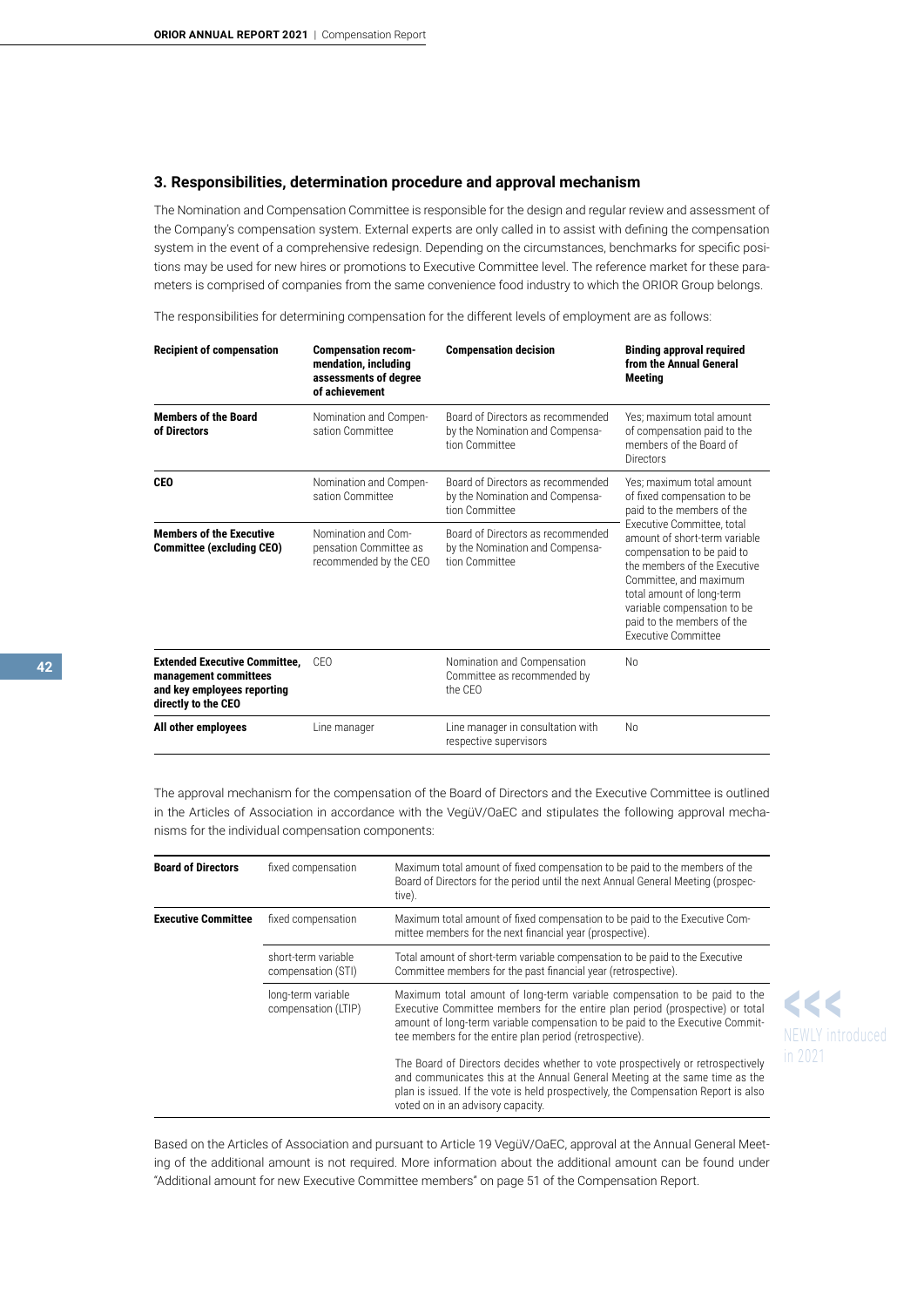The following chart shows which compensation components were voted on at the last Annual General Meeting on 26 April 2021 (blue) and which compensation components will be voted on at the upcoming Annual General Meeting on 5 April 2022 (green).

|                                                                                                                                                                | <b>Annual General Meeting</b><br>2021                                                                                                                                                                                                  | <b>Annual General Meeting</b><br>2022                                                                                                                                                                                                  |                                                                                                                                                                                            |
|----------------------------------------------------------------------------------------------------------------------------------------------------------------|----------------------------------------------------------------------------------------------------------------------------------------------------------------------------------------------------------------------------------------|----------------------------------------------------------------------------------------------------------------------------------------------------------------------------------------------------------------------------------------|--------------------------------------------------------------------------------------------------------------------------------------------------------------------------------------------|
| 2020 financial year                                                                                                                                            | 2021 financial year                                                                                                                                                                                                                    | 2022 financial year                                                                                                                                                                                                                    | 2023 financial year                                                                                                                                                                        |
|                                                                                                                                                                | <b>Board of Directors fixed</b><br>compensation<br>Maximum total amount<br>of fixed compensation of<br>CHF 765 000 for members<br>of the Board of Directors<br>(6 members) for the period<br>up to the Annual General<br>Meeting 2022. | <b>Board of Directors fixed</b><br>compensation<br>Maximum total amount<br>of fixed compensation of<br>CHF 810 000 for members<br>of the Board of Directors<br>(7 members) for the period<br>up to the Annual General<br>Meeting 2023. |                                                                                                                                                                                            |
|                                                                                                                                                                |                                                                                                                                                                                                                                        | <b>Executive Committee fixed</b><br>compensation<br>Maximum total amount<br>of fixed compensation of<br>CHF 1450 000 for members<br>of the Executive Committee<br>(3 members) for the period                                           | <b>Executive Committee fixed</b><br>compensation<br>Maximum total amount<br>of fixed compensation of<br>CHF 1750 000 for members<br>of the Executive Committee<br>(4 members) for the 2023 |
| <b>Executive Committee short-</b><br>term variable compensation                                                                                                | <b>Executive Committee short-</b><br>term variable compensation                                                                                                                                                                        | up to the Annual General<br>Meeting 2022.                                                                                                                                                                                              | financial year.                                                                                                                                                                            |
| Total amount of short-term<br>variable compensation of<br>CHF 446 000 for members<br>of the Executive Committee<br>(3 members) for the 2020<br>financial year. | Total amount of short-term<br>variable compensation of<br>CHF 593 500 for members<br>of the Executive Committee<br>(3.3 members) for the 2021<br>financial year.                                                                       |                                                                                                                                                                                                                                        |                                                                                                                                                                                            |
|                                                                                                                                                                | Executive Committee (3 members) for the years 2021 to 2023.                                                                                                                                                                            | Executive Committee long-term variable compensation (prospectiv)<br>Maximum total amount of long-term variable compensation of CHF 500 000 for members of the                                                                          |                                                                                                                                                                                            |
|                                                                                                                                                                |                                                                                                                                                                                                                                        |                                                                                                                                                                                                                                        |                                                                                                                                                                                            |

Outlook for the Annual General Meeting 2022

The supplementary brochure, containing further information on the voting agenda and sent to shareholders last year along with the invitation to the Annual General Meeting, was very well received. Therefore, the Board of Directors has decided to continue to enclose a supplementary brochure with the invitation in the future containing additional information (in particular for agenda items relating to compensation).<br>
for agenda items relating to compensation).

There will be no vote on long-term variable compensation at the next Annual General Meeting, which means that the obligation to hold an advisory vote on the Compensation Report no longer applies. As part of its ongoing discussions and in order to provide shareholders with an opportunity to express their views, the Board of Directors has nevertheless decided to submit the

<<< in 2021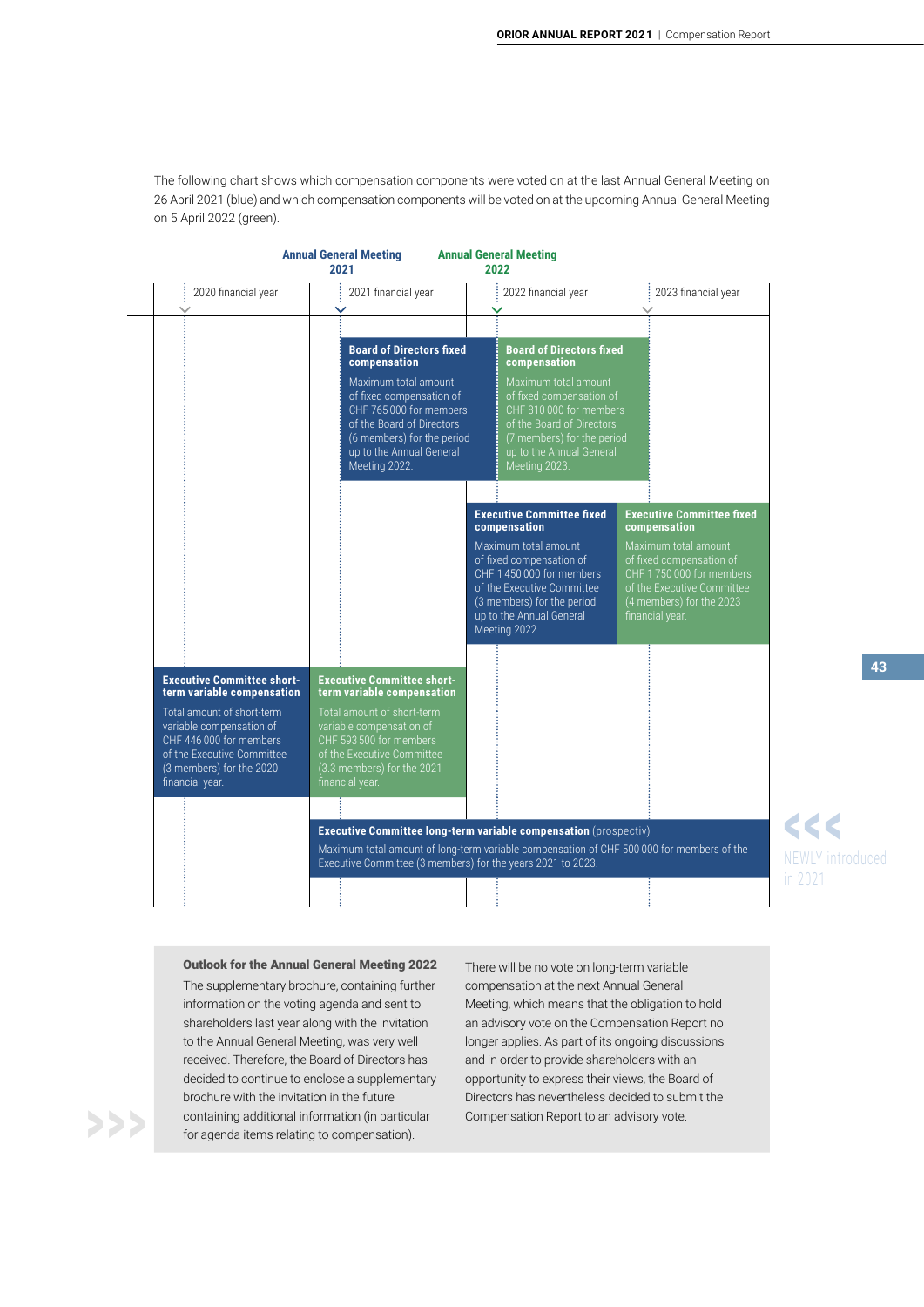# **3. Nomination and Compensation Committee**

The Nomination and Compensation Committee is a standing committee that is formally appointed by the Board of Directors. Its main role is to help the Board of Directors prepare the decision-making processes and resolutions, and fulfil its supervisory obligations. In terms of its organisation and duties, the Nomination and Compensation Committee meets all of the requirements of a compensation committee as defined in Art. 7 of the VegüV/OaEC and Art. 23 of the Company's Articles of Association.

The Nomination and Compensation Committee is comprised of at least three members of the Board of Directors. They are elected individually by the shareholders for a one-year term of office lasting up to the end of the next Annual General Meeting. The majority of members must be independent and non-executive. The Board of Directors appoints the Chairperson from among its members. As at 31 December 2021, the Nomination and Compensation Committee consisted of Monika Friedli-Walser (Chair), Walter Lüthi and Rolf U. Sutter.

#### Duties and responsibilities of the Nomination and Compensation Committee

The duties and responsibilities of the Nomination and Compensation Committee are defined in the Company's Articles of Association and in the Nomination and Compensation Committee Charter and can be found on the website using the following links:

- > Articles of Association of ORIOR AG:<https://orior.ch/en/articles-of-association-of-orior-ag>
- > Nomination and Compensation Committee Charter:<https://orior.ch/en/committees-of-the-board-of-directors>

The Nomination and Compensation Committee meets at least twice a year at regular meetings as requested by the Chair. The CEO, other members of the Executive Committee and additional guests may be invited by the Chair to attend meetings without voting rights.

Between 1 January 2021 and 31 December 2021 the Nomination and Compensation Committee met six times. Every member attended all of the meetings during their term of office. In addition, the CEO, Daniel Lutz, took part in three meetings of the Nomination and Compensation Committee without voting rights.

# **5. Compensation awarded to the Board of Directors**

The principles, compensation components and approval mechanism relating to the compensation of members of the Board of Directors are governed by the Articles of Association, Organisational Regulations, and the Company's shareholding and compensation principles.

> Articles of Association of ORIOR AG:<https://orior.ch/en/articles-of-association-of-orior-ag>

> Organisational Regulations of ORIOR AG:<https://orior.ch/en/organisational-regulations-orior-ag>

# Compensation breakdown

Members of the Board of Directors receive fixed compensation for their activities. Additional payments may be made for membership of committees or for taking on specific responsibilities or tasks. The compensation is paid to the members of the Board of Directors in cash. It may also be awarded in part in the form of shares in the Company (share allocation).

For activities in legal entities directly or indirectly controlled by the Company, and for mandates performed as part of the member's position on the Board of Directors, the legal entity concerned may make payments to the member of the Board of Directors provided these payments are within the amount approved at the Annual General Meeting.

Members of the Board of Directors have their business-related expenses and disbursements reimbursed. Reimbursement of business-related expenses and disbursements does not count as compensation. In addition, the Company may, to the extent permitted by law, compensate members of the Board of Directors for any losses or expenses incurred in connection with proceedings, lawsuits or settlements related to their activities on behalf of the Company, as well as make advances of corresponding payments and take out insurance policies. Such reimbursements, advances and insurance policies do not count as compensation.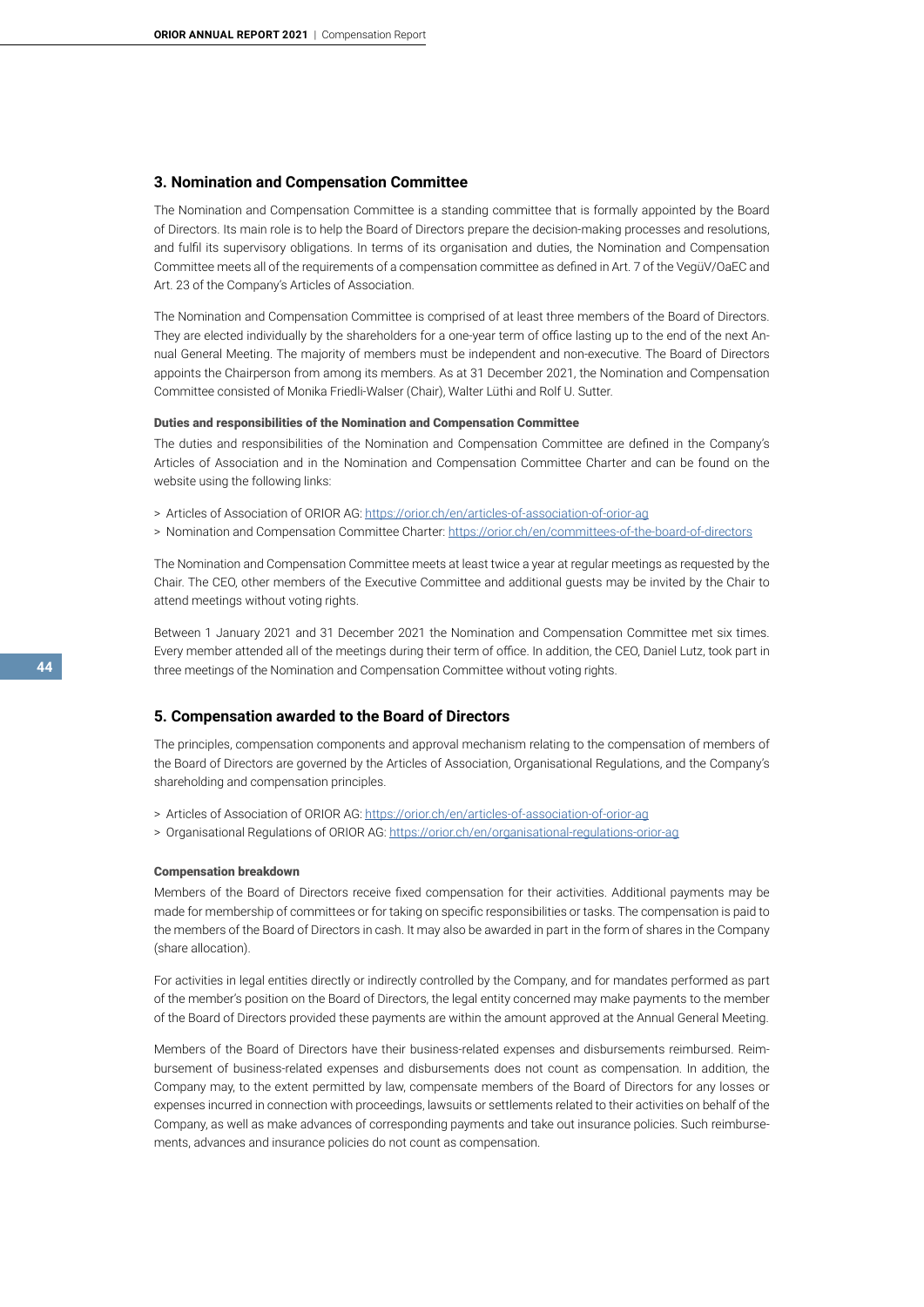Members of the Board of Directors are legally entitled to social security contributions. Their compensation includes only the mandatory pension contributions as required by the applicable law of the respective country or as stipulated in the applicable pension plan terms. These contributions are part of the total compensation paid to the respective member. The members of the Board of Directors do not receive any additional compensation components such as pension entitlements or fees for attending meetings.

### Overview of the individual compensation components paid to the members of the Board of Directors

The Board of Directors had six members as at 31 December 2021. All members stood for re-election and were duly re-elected at the Annual General Meeting for a further term of office as directors of ORIOR AG. Further information about the Board of Directors and its powers, competences, duties and responsibilities, its areas of influence and its composition can be found in the "Corporate Governance Report".

> Corporate Governance Bericht der ORIOR AG:<https://orior.ch/en/corporate-governance>

Compensation awarded to the Board of Directors is recognised in accordance with the accrual principal, which states that transactions are recorded in the period in which they actually occur.

| in CHF                                                                    | Gross<br>compen-<br>sation <sup>1</sup> | <b>Additional</b><br>compen-<br>sation <sup>2</sup> | Total com-<br>pensation<br>2021 | Gross<br>compen-<br>sation | <b>Additional</b><br>compen-<br>$s$ ation <sup>1</sup> | Total com-<br>pensation<br>2020 |
|---------------------------------------------------------------------------|-----------------------------------------|-----------------------------------------------------|---------------------------------|----------------------------|--------------------------------------------------------|---------------------------------|
| Rolf U. Sutter<br>Chairman of the Board of Directors                      | 291 486                                 | 58418                                               | 349 905                         | 274478                     | 73008                                                  | 347486                          |
| Markus R. Neuhaus <sup>3</sup><br>Vice Chairman of the Board of Directors | 101356                                  | 7804                                                | 109 160                         | 94474                      | 7768                                                   | 102 243                         |
| Monika Friedli-Walser<br>Member of the Board of Directors                 | 89890                                   | $\Omega$                                            | 89890                           | 85312                      | $\Omega$                                               | 85312                           |
| Walter Lüthi<br>Member of the Board of Directors                          | 72481                                   | 3678                                                | 76158                           | 67677                      | 3627                                                   | 71 303                          |
| Monika Schüpbach<br>Member of the Board of Directors                      | 52637                                   | 4053                                                | 56 690                          | 48052                      | 3951                                                   | 52003                           |
| Markus Voegeli<br>Member of the Board of Directors                        | 62180                                   | $\Omega$                                            | 62180                           | 58652                      | $\Omega$                                               | 58652                           |
| <b>Total Board of Directors</b>                                           | 670029                                  | 73952                                               | 743982                          | 628 645                    | 88353                                                  | 716999                          |

<sup>1</sup> Including the difference in non-cash benefits from the share offer and the stock ownership plan on the reporting date (see p. 46 f. and 55). The discounts recognised by the tax authorities reflect the time value throughout the restricted period and are not reported as compensation.

<sup>2</sup> These sums include only mandatory employer pension contributions as required by applicable law in the relevant country or as stipulated in the applicable pension plan terms.

<sup>3</sup> Appointed Vice Chairman of the Board of Directors of ORIOR AG effective 25 February 2020.

### Note to the compensation of the members of the Board of Directors

The directors receive fixed compensation of CHF 45 000 for their service on the Board of Directors. The amount of compensation awarded to the Chairman and Vice Chairman is higher given their additional duties and responsibilities. Since his resignation as CEO of ORIOR AG in 2011 and concurrent election as Chairman of the Company's Board of Directors, Rolf U. Sutter has been actively engaged in strategic issues and projects. In addition to chairing the Board of Directors, he provides guidance on strategy, acquisition projects, the longer-term evolution of the Board of Directors and the Executive Committee, and the screening of new talents. He also supports innovation processes, the continual improvement of the Company's business model, and other activities. The other board members receive additional compensation of CHF 10 000 for sitting on committees created by the Board of Directors, which at present are the Audit Committee and the Nomination and Compensation Committee. The persons chairing these two committees receive additional compensation of CHF 25 000 a year.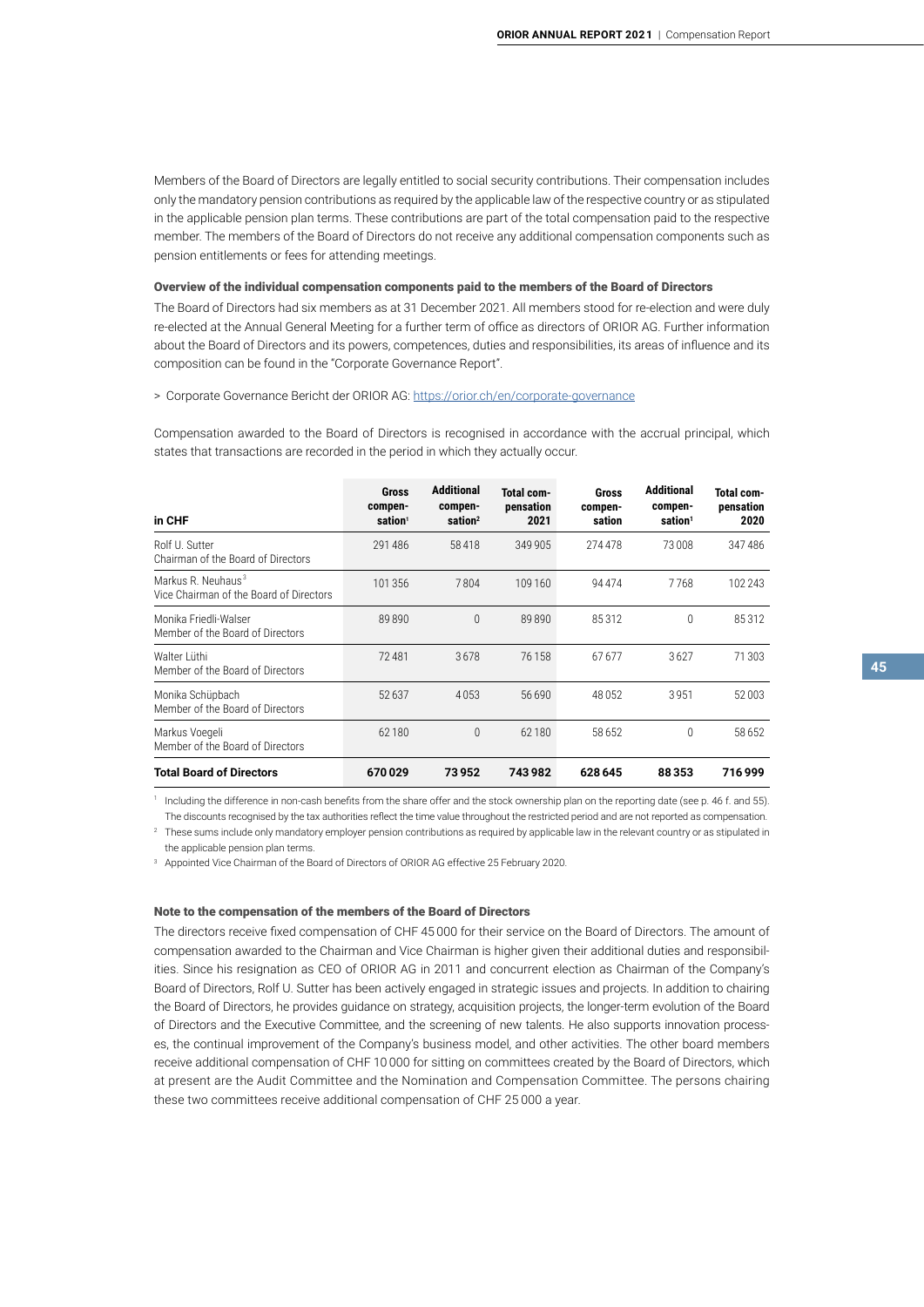#### Approval of compensation for the Board of Directors

The shareholders participate in a binding vote each year at the Annual General Meeting to approve the maximum total amount of fixed compensation for the members of the Board of Directors for the period until the next Annual General Meeting. The intervals between Annual General Meetings are not the same as the financial year period shown above, so the overall amounts paid to the Board of Directors for the actual terms of office are shown below.

| <b>Term of office</b>                                                                         | <b>AGM 2022 to</b><br><b>AGM 2023</b>     | AGM 2021 to<br><b>AGM 2022</b>                                   | <b>AGM 2020 to</b><br><b>AGM 2021</b>    | <b>AGM 2019 to</b><br><b>AGM 2020</b>      | <b>AGM 2018 to</b><br><b>AGM 2019</b>      |
|-----------------------------------------------------------------------------------------------|-------------------------------------------|------------------------------------------------------------------|------------------------------------------|--------------------------------------------|--------------------------------------------|
| Number of Board members<br>anticipated <sup>1</sup>                                           | 7                                         | 6                                                                | 6                                        | 6                                          | 6                                          |
| Number of Board members<br>actual <sup>2</sup>                                                | n/a                                       | 6                                                                | 6                                        | 6                                          | 5.2                                        |
| Maximum total amount<br>of compensation for the<br>Board of Directors in CHF                  | 810000                                    | 765000                                                           | 765000                                   | 765000                                     | 765000                                     |
| Total amount of fixed<br>compensation actually<br>awarded to the Board<br>of Directors in CHF | n/a                                       | n/a                                                              | 711595                                   | 709 211                                    | 669 900                                    |
| Actual change in total<br>compensation awarded<br>to the Board of Directors                   |                                           |                                                                  |                                          | $+0.3%$<br>$\left( 2\right)$               | $+5.9%$                                    |
| Potential change in total<br>compensation awarded<br>to the Board of Directors                |                                           | Taking into account one additional member: around +3.8% per year |                                          |                                            |                                            |
| Approval status                                                                               | Proposal to<br>the AGM on<br>5 April 2022 | Approved by<br>the AGM on<br>26 April 2021                       | Approved by<br>the AGM on<br>4 June 2020 | Approved by<br>the AGM on<br>11 April 2019 | Approved by<br>the AGM on<br>12 April 2018 |

<sup>1</sup> Number of directors expected to be in office during the corresponding term at the time the proposal is submitted.

<sup>2</sup> Number of directors who actually served during the corresponding term.

The difference between the total compensation of CHF 669 900 actually awarded to the Board of Directors for the term of office from the Annual General Meeting 2018 to the Annual General Meeting 2019 and the amount of CHF 709 211 for the subsequent term of office from the Annual General Meeting 2019 to the Annual General Meeting 2020 is attributed to the effective number of directors.

- The small difference +0.3% between the total compensation of CHF 709 211 actually awarded to the Board of **2** Directors for the term of office from the Annual General Meeting 2019 to the Annual General Meeting 2020 and the amount of CHF 711 595 for the subsequent term of office from the Annual General Meeting 2020 to the Annual General Meeting 2021 is attributed to a new basis of calculation due to one director's attainment of normal retirement age.
- For the term of office extending from the Annual General Meeting 2022 to the Annual General Meeting 2023, the **3**Board of Directors will ask shareholders at the Annual General Meeting of 5 April 2022 to approve a maximum total amount of compensation of CHF 810 000 for the tentative seven members of the Board of Directors. Compared to the most recent total actual compensation in the amount of CHF 711 595 for the term of office from the Annual General Meeting 2020 to the Annual General Meeting 2021 – and taking into consideration one additional board member (see also Note to the compensation of the members of the Board of Directors, p. 45) – this represents a theoretical potential increase of approximately 3.8 % per year. Any difference may be utilised for additional compensation as specified in the provisions of the Articles of Association regarding supplementary benefits (see also p. 44. of the Compensation Report) or changes in the composition of the Board of Directors or stock awards and/or share purchase offers under employee stock ownership plans.

#### Share allocation and share offers to the members of the Board of Directors

Under the terms of the allocation and share purchase agreement and the shareholding and compensation principles of the ORIOR Group, the members of the Board of Directors may receive 10% of their fixed compensation for Board membership in restricted shares (share allocation). The calculated share price corresponds to the volume-weighted average price paid for ORIOR shares on the SIX during the preceding six months, minus a discount of 16%. The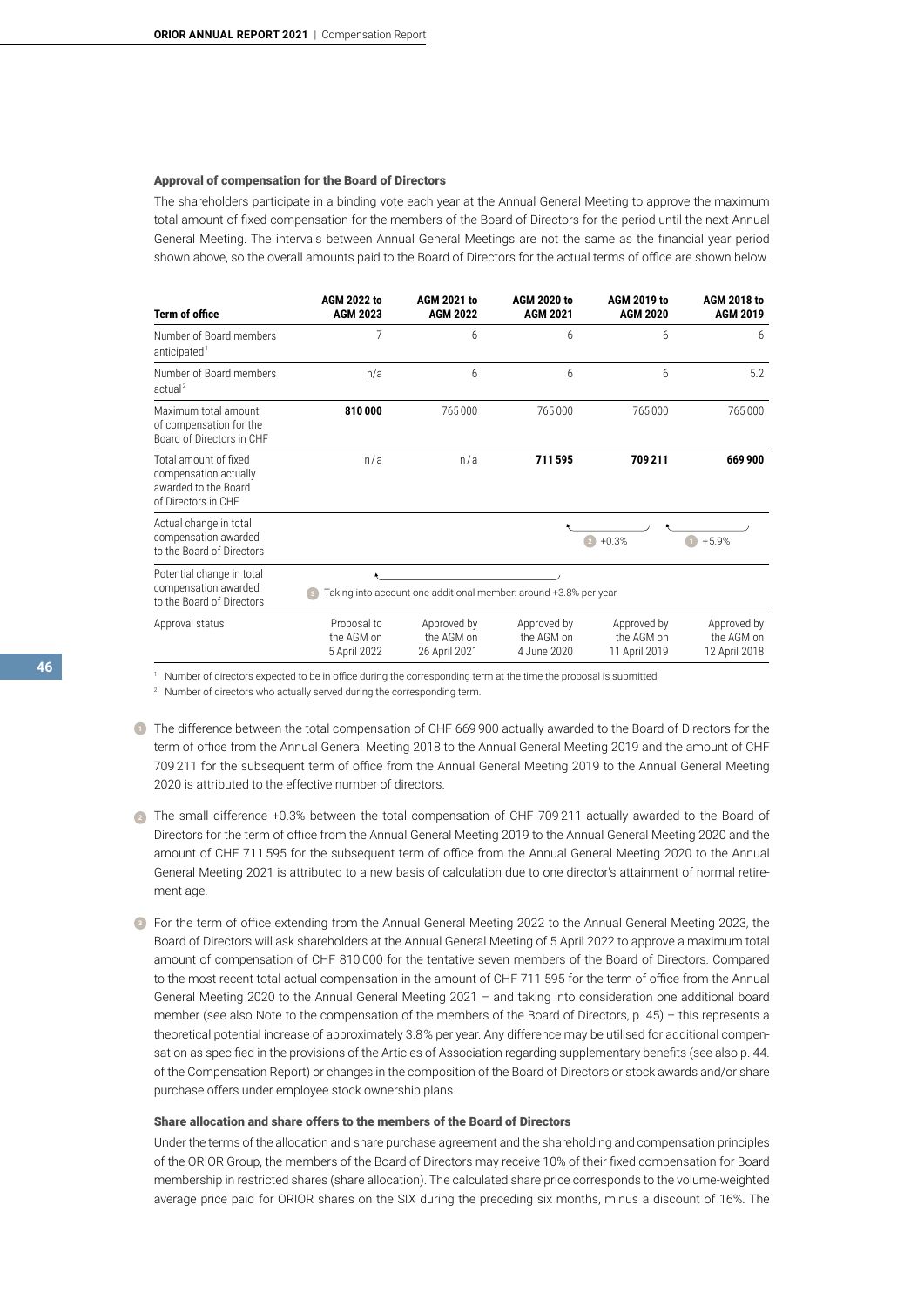shares are subject to a holding period of three years from the date of allocation. The discounts recognised by the tax authorities reflect the time value during the restricted period and are not included in reported compensation. No shares were allocated as part of the fixed compensation to the members of the Board of Directors between 1 January 2021 and 31 December 2021, and their compensation was awarded entirely in cash.

Within the framework of the allocation and share purchase agreement along with the shareholding and compensation principles of the ORIOR Group, members of the Board of Directors may be offered the opportunity to purchase shares at a discount to the market price on an individual basis or as part of the employee shareholding plan (see Employee shareholding plan, p. 55).

Between 1 January 2021 and 31 December 2021, 897 shares were sold to the members of the Board of Directors through a share offer, and 3 000 shares with a holding period of three years and a discount of 16% were sold to the members of the Board of Directors through the employee shareholding plan (see Employee shareholding plan, p. 55). The discount rate granted is congruent with the valuation principles recognised by the respective tax authorities and as a result is not considered part of the compensation.

Any other transactions with members of the Board of Directors are carried out at normal market conditions.

#### Option plan

There is no share option plan in place.

#### Additional fees and remuneration

No additional fees or remuneration were paid to members of the Board of Directors in the 2021 financial year.

#### Loans and credit facilities

In accordance with Art. 20 of the Company's Articles of Association, loans and credit facilities may be extended to members of the Board of Directors only in exceptional cases that are well justified. Moreover, the total amount of such loans and credit facilities must not exceed CHF 200 000 per member. All loans extended to members of the Board of Directors are subject to regular market terms and conditions. The ORIOR Group did not grant any loans, credit facilities, cash advances or guarantees to the members of the Board of Directors or related persons in 2020 and 2021.

#### Compensation awarded to former members of the Board of Directors

No compensation, fees or other additional remuneration were paid to former members of the Board of Directors in 2021. None of the former members were granted any loans, credit facilities, advances or guarantees in 2020 and 2021, nor are any outstanding from previous periods.

# **5. Compensation awarded to the Executive Committee**

The principles, compensation components and approval mechanism relating to the compensation awarded to members of the Executive Committee are governed by the Articles of Association, Organisational Regulations, and the Company's shareholding and compensation principles.

- > Articles of Association of ORIOR AG:<https://orior.ch/en/articles-of-association-of-orior-ag>
- > Organisational Regulations of ORIOR AG:<https://orior.ch/en/organisational-regulations-orior-ag>

### Compensation breakdown

Members of the Executive Committee receive both fixed and short-term variable compensation for their activities. As a rule, the members of the Executive Committee are also included in a long-term variable compensation plan. The principles and benchmarks of the compensation components are detailed on pages 39 ff.

The fixed compensation is paid to the members of the Executive Committee in cash. Up to 30% of the short-term variable compensation can be paid out in restricted shares. The long-term variable compensation is paid out entirely in restricted Company shares.

For activities in legal entities directly or indirectly controlled by the Company, and for mandates performed as part of the member's role on the Executive Committee, the legal entity concerned may make payments to the member of the Executive Committee provided these payments are within the amounts approved at the Annual General Meeting.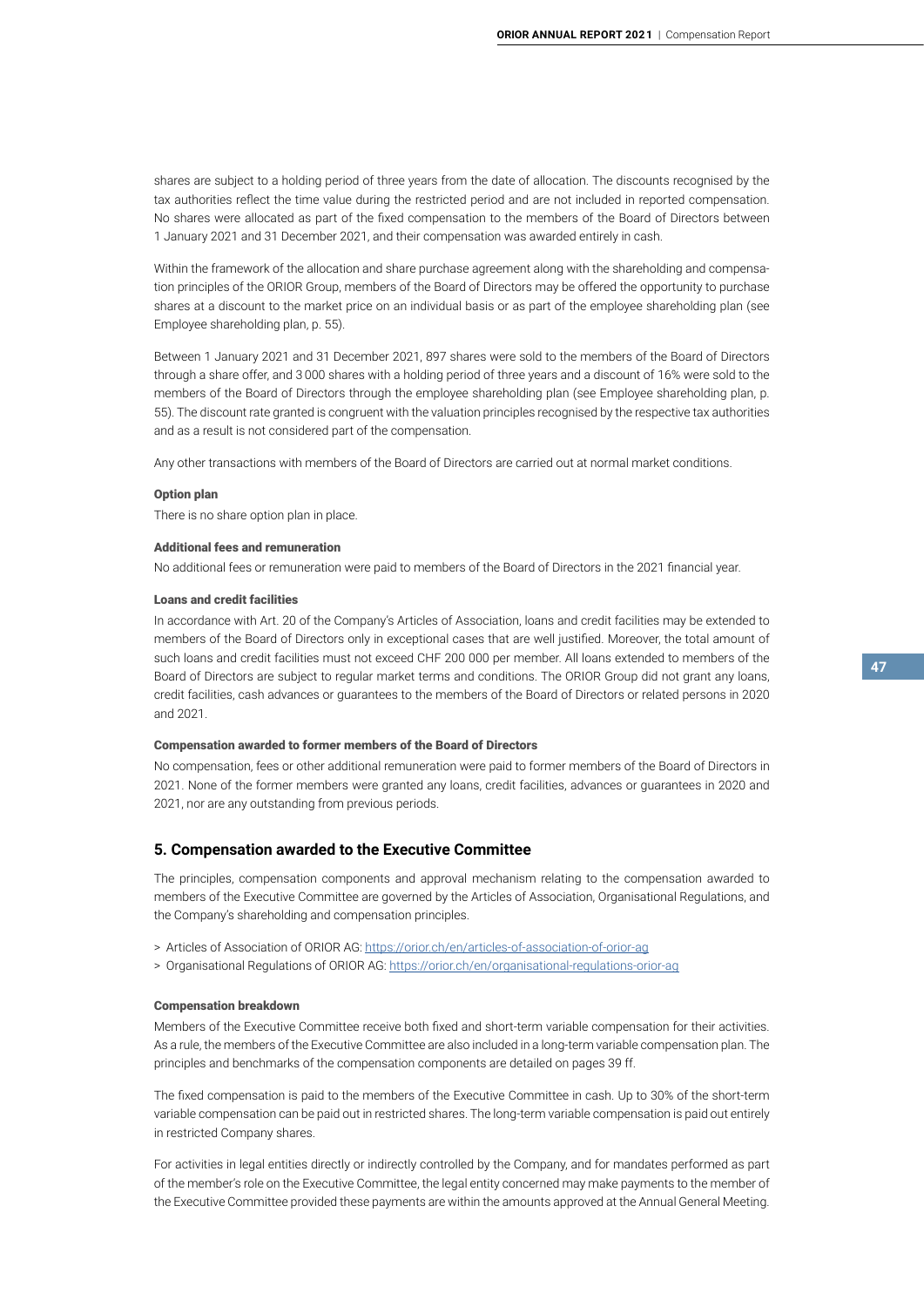A management pension fund scheme has been established for the Executive Committee and other members of management. In addition, members of the Executive Committee and other members of management have a company car at their disposal, with provisions in place governing private use.

No other compensation is granted, but the members of the Executive Committee are reimbursed for businessrelated disbursements and expenses expenditures, which does not count as compensation. In addition, the Company may, to the extent permitted by law, compensate members of the Executive Committee for any losses or expenses incurred in connection with proceedings, lawsuits or settlements related to their activities on behalf of the Company, as well as make advances of corresponding payments and take out insurance policies. Such reimbursements, advances and insurance policies do not count as compensation.

### Overview of compensation awarded to the Executive Committee

The Executive Committee had four members as at 31 December 2021. They are Daniel Lutz, CEO of ORIOR Group, Andreas Lindner, CFO of ORIOR Group, Filip De Spiegeleire, CEO of ORIOR Europe and CEO of Culinor Food Group, and, since 1 September 2021, Max Dreussi, CEO of the Convenience segment and CEO of Fredag.

Compensation awarded to current and former members of the Executive Committee is reported according to the accrual principle, which states that transactions are recorded in the period in which they actually occur.

|                | in CHF                                                                           | <b>Executive</b><br><b>Committee</b><br>excl. CEO | <b>Daniel Lutz</b><br>(CEO) | Total com-<br>pensation<br>2020 <sup>1</sup> | <b>Executive</b><br><b>Committee</b><br>excl. CEO | <b>Daniel Lutz</b><br>(CEO) | <b>Total com-</b><br>pensation<br>2019 |
|----------------|----------------------------------------------------------------------------------|---------------------------------------------------|-----------------------------|----------------------------------------------|---------------------------------------------------|-----------------------------|----------------------------------------|
|                | Average number of current members <sup>2</sup>                                   | 2.3                                               | 1.0                         | 3.3                                          | 2.0                                               | 1.0                         | 3.0                                    |
|                | Gross fixed compensation                                                         | 804810                                            | 429042                      | 1 233 852                                    | 656 111                                           | 407083                      | 1063194                                |
|                | Post-employment benefits                                                         | 97193                                             | 136 643                     | 233836                                       | 81590                                             | 115756                      | 197346                                 |
|                | Other social contributions                                                       | 37116                                             | 34517                       | 71 633                                       | 28 5 82                                           | 35292                       | 63874                                  |
|                | <b>Total amount of fixed compensation</b><br>actually awarded to current members | 939119                                            | 600 202                     | 1539321                                      | 766283                                            | 558131                      | 1324414                                |
|                | Average number of former members                                                 | 0.0                                               | 0.0                         | 0.0                                          | 0.0                                               | 0.0                         | 0.0                                    |
|                | Compensation to former members                                                   | $\mathbf{0}$                                      | $\theta$                    | 0                                            | 0                                                 | 0                           | $\Omega$                               |
|                | Total fixed compensation actually paid<br>to current and former members          | 939119                                            | 600 202                     | 1539321                                      | 766283                                            | 558 131                     | 1324414                                |
|                | Number of members at time of proposal <sup>3</sup>                               | 2.0                                               | 1.0                         | 3.0                                          | 2.0                                               | 1.0                         | 3.0                                    |
|                | Total amount of fixed compensation approved                                      |                                                   |                             | 1550000                                      |                                                   |                             | 1600000                                |
|                | Available additional amount for new members                                      |                                                   |                             | 223 2523                                     |                                                   |                             | $\Omega$                               |
|                | Amount of additional compensation expended                                       |                                                   |                             | $\Omega$                                     |                                                   |                             | $\Omega$                               |
|                | Gross variable compensation                                                      | 213187                                            | 345 000                     | 558 187                                      | 142800                                            | 280 000                     | 422800                                 |
|                | Other social contributions                                                       | 9198                                              | 26083                       | 35 28 1                                      | 6402                                              | 22981                       | 29 3 8 3                               |
| $\overline{2}$ | <b>Total variable compensation</b>                                               | 222385                                            | 371083                      | 593 4684                                     | 149 202                                           | 302981                      | 452183                                 |
|                | Total compensation actually paid to<br>current and former members                | 1 1 6 1 5 0 4 5                                   | 971 285                     | 2132789                                      | 915 485 <sup>5</sup>                              | 861 112                     | 1776 597 <sup>5</sup>                  |
| G              | Total average maximum possible LTIP<br>entitlement per plan year <sup>6</sup>    | 138790                                            | 66842                       | 205632                                       | $\theta$                                          | $\theta$                    | $\theta$                               |
|                | Projected social contributions LTIP                                              | 11 133                                            | 6061                        | 17194                                        |                                                   |                             |                                        |
|                | Projected maximum possible retroactive<br>total compensation 2021 <sup>7</sup>   | 1311427                                           | 1044188                     | 2355615                                      |                                                   |                             |                                        |

<sup>1</sup> Including the difference in non-cash benefits from stock awards, share purchase plans and stock ownership plans on the reporting date. The discounts recognised by the tax authorities reflect the time value throughout the restricted period and are not reported as compensation.

<sup>2</sup> Number of members at the time the proposal is submitted, taking into consideration changes that we are already aware.

<sup>3</sup> Max Dreussi was appointed to the Executive Committee after the maximum total amount of fixed compensation for the 2021 financial year had been approved by shareholders. Therefore, the additional compensation available to new members was, as foreseen in the Articles of Association, available for his fixed compensation.

<sup>4</sup> Subject to the approval by the Annual General Meeting on 5 April 2022.

<sup>5</sup> Includes the compensation paid in euros to Filip De Spiegeleire. The sum was calculated into Swiss francs using the average exchange rate for the year of CHF 1.0812 (2020: 1.0703).

<sup>6</sup> Due to Max Dreussi's appointment to the Executive Committee effective 1 September 2021 and the resulting pro rata temporis inclusion of his LTIP entitlement, the maximum possible LTIP entitlement in the first year of the plan is slightly lower than in the subsequent years. The projected average maximum possible LTIP entitlement over all three years is disclosed here for the sake of transparency. Assuming 100% target achievement, the maximum possible LTIP entitlement for all three plan years amounts to CHF 416 370 for the Executive Committee excluding the CEO and to CHF 200 525 for the CEO, which adds up to an aggregate CHF 616 895 (see p. 51).

Based on the maximum attainable target achievement level of 100%.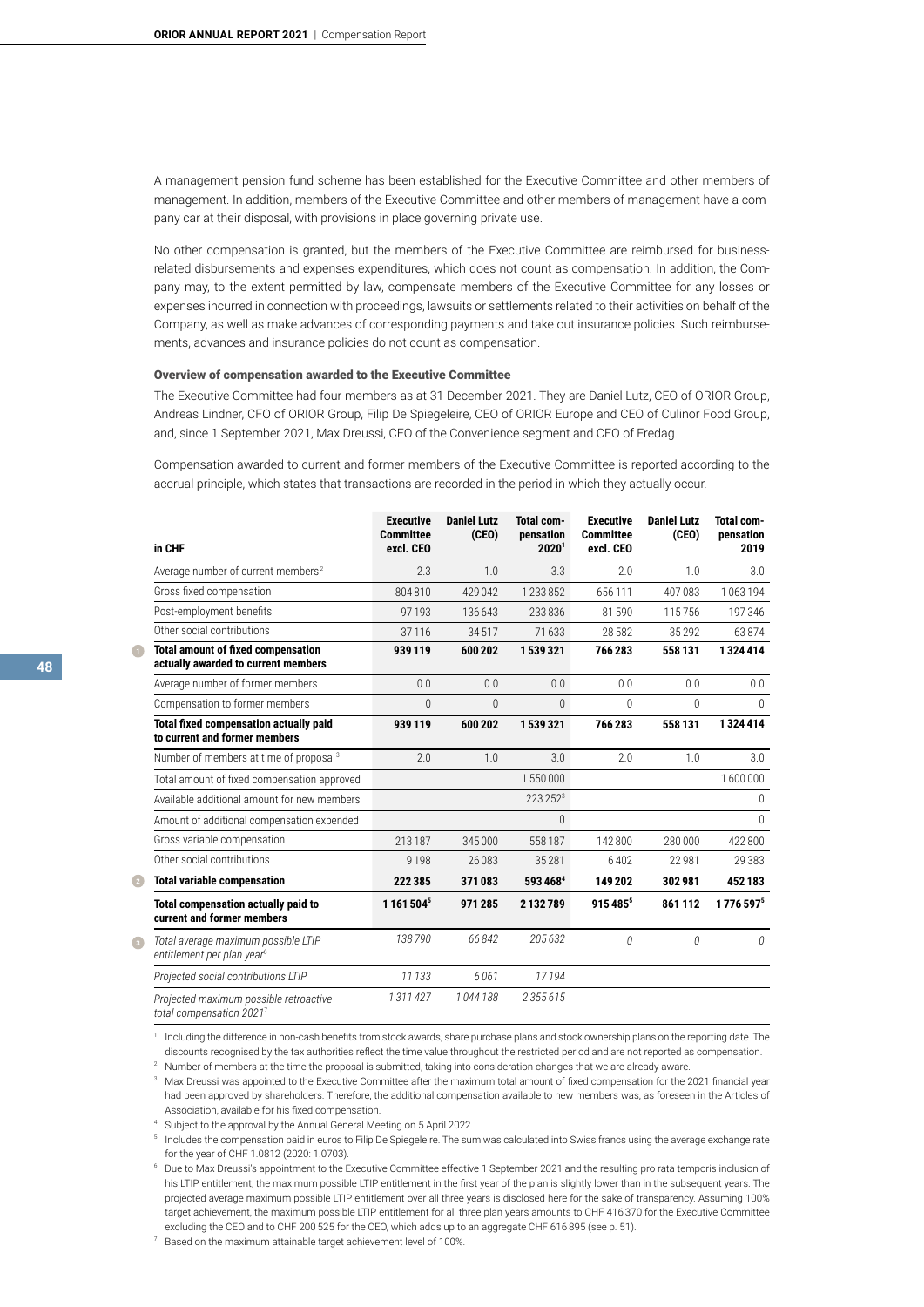- The approved maximum total amount of fixed compensation for the members of the Executive Committee for the **1** 2021 financial year amounted to CHF 1.55 million. Additional compensation in the amount of CHF 223 252 was available as fixed compensation for Max Dreussi, who became a member of the Executive Committee in September 2021 (see "Additional compensation available for new members", p. 51), as stipulated in the Company's Articles of Association. The total fixed compensation actually awarded to the current members of the Executive Committee for the 2021 financial year amounts to CHF 1 539 321. This sum also includes fixed compensation awarded to Max Dreussi. The difference of CHF 214 907 between the total amount of fixed compensation awarded in 2021 and the total in the preceding financial year reflects the compensation awarded to the additional member and the difference in time value arising from stock purchase plans (see p. 53) and the stock ownership plan (see p. 53 and p. 55) on the reporting date. The discounts recognised by the tax authorities are not included in reported compensation. There were no increases in the fixed compensation of the members of the Executive Committee.
- The key metrics for the measurement of quantitative short-term variable compensation for the 2021 financial year **2** were unchanged from the previous year, namely organic growth, the gross margin, EBITDA and indebtedness. The key factors for the measurement of qualitative short-term variable compensation were cascading and seamless transition in the implementation of the ORIOR 2025 Strategy, and the ORIOR New Normal Model, in particular cost structures, site development, innovation and sustainability. The pandemic situation again absorbed additional management resources during the year under review and was likewise included in the review process. Subject to approval by the Annual General Meeting, the total amount of variable compensation for the 2021 financial year is CHF 593 468 (previous year: CHF 452 183). The change versus the previous year reflects the good consolidated results (organic growth, gross margin, EBITDA and indebtedness), which were in line with expectations, and the change in the composition of the Executive Committee.
- At the Annual General Meeting on 26 April 2021, the underlying statutory basis for the introduction of long-term **3**variable compensation for the Executive Committee was established, and the first long-term incentive plan was subsequently approved. Accordingly, an LTIP was issued for the Executive Committee and, in addition and under the same conditions, for the Extended Executive Committee and the members of the Management Committee, with retroactive implementation on 1 January 2021.



Illustration of the LTIP 2021 to 2023:

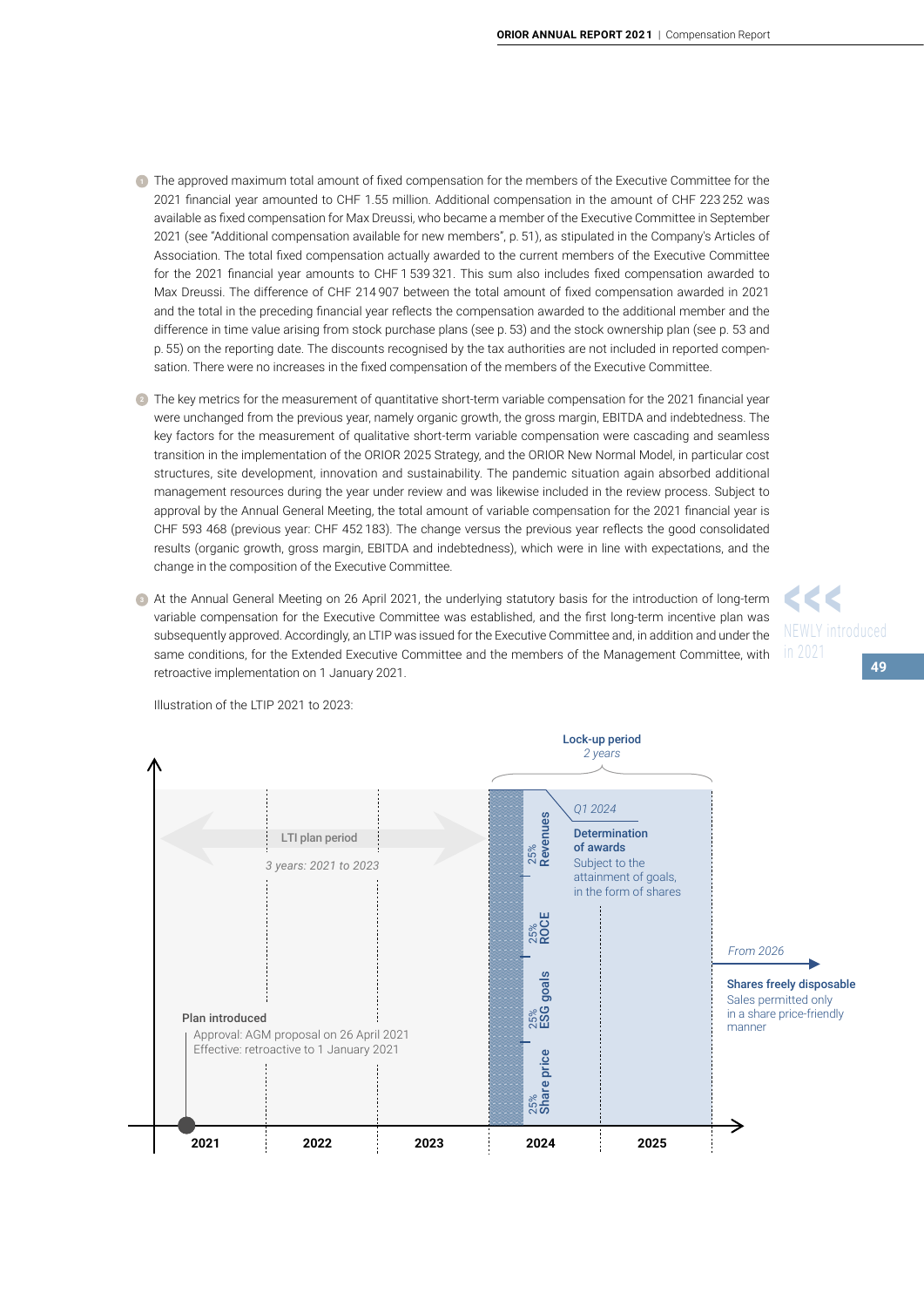The principles and benchmarks of an LTIP are governed by the Company's Articles of Association, the Organisational Regulations, and ORIOR AG's shareholding and compensation principles (see Long-term variable compensation, p. 40). Furthermore, the Board of Directors has the right to design and issue a new LTIP. The key figures of the LTIP 2021 to 2023, which was issued for the members of the Executive Committee, are listed below. An LTIP with the same plan period and targets was also issued for the extended management team.

Key figures of the LTIP 2021 to 2023 for the members of the Executive Committee:

| <b>Plan period</b><br>(assessment period)                | The plan period, also referred to as the vesting period, is three years. It begins on 1 January 2021 and<br>ends on 31 December 2023.                                                                                                                                                                                                                                          |
|----------------------------------------------------------|--------------------------------------------------------------------------------------------------------------------------------------------------------------------------------------------------------------------------------------------------------------------------------------------------------------------------------------------------------------------------------|
| Participants                                             | Executive Committee of ORIOR AG; one member was appointed to the Executive Committee effective<br>1 September 2021 and added to the LTIP for the Executive Committee.                                                                                                                                                                                                          |
| Scope/amount                                             | The maximum total amount of long-term compensation for the Executive Committee over the entire<br>plan period of three years is CHF 500 000 and was approved at the Annual General Meeting on 26 April<br>2021. Additionally, a statutory additional amount is available for Max Dreussi in the amount of 50% of the<br>agreed fixed compensation.                             |
| <b>Type of compensation</b>                              | Company shares                                                                                                                                                                                                                                                                                                                                                                 |
| <b>Restricted period</b>                                 | 2 years                                                                                                                                                                                                                                                                                                                                                                        |
| <b>Sales limitation</b>                                  | Sales of freely disposable shareholdings held by Executive Committee members must be made in a<br>manner that does not affect the share price. The same limitation also applies to shares from the LTIP<br>after the two-year restricted period has expired.                                                                                                                   |
| <b>Provisioning</b>                                      | 30-40% of the target value is allocated over the vesting years via the short-term variable compensation.<br>The remaining difference corresponds to an excess potential if all target values are achieved.                                                                                                                                                                     |
| <b>Targets</b>                                           | The targets of the LTIP 2021 to 2023 are organic growth, ROCE, ESG and share price performance. They<br>are each weighted at 1/4, i.e. 25% of the LTIP potential each, and they cannot be offset against each<br>other.                                                                                                                                                        |
| Target 1:<br>Organic growth of<br>$Ø 2-4%$ per year      | Basis: Revenues 2020<br>$\geq$ 0 3% organic growth = 100%<br>$2.0 - 2.9\%$ Ø organic growth = 50%<br>$\leq$ 1.9% Ø organic growth = 0                                                                                                                                                                                                                                          |
|                                                          | Status quo in terms of achievement of LTIP Target 1 by 31 December 2021:<br>Organic growth amounted to 2.0% in the 2021 financial year. In order to achieve the target of an average<br>of 3% organic growth by the end of the plan period, the shortfall must be made up for during the remain-<br>ing two years.                                                             |
| Target 2:<br>Ongoing improvement<br>of ROCE              | Basis: ROCE of 10.0% as at 31.12.2020<br>$ROCE > 15.5\% = 100\%$<br>ROCE $14.5 - 15.5\% = 50\%$<br>$ROCE < 14.5\% = 0$                                                                                                                                                                                                                                                         |
|                                                          | Status quo in terms of achievement of LTIP Target 2 by 31 December 2021:<br>The ROCE improved from 10.0% as at 31 December 2020 to 14.4% as at 31 December 2021. With contin-<br>ued steady improvement, the goal of an ROCE of > 15.5% as at 31 December 2023 can be achieved.                                                                                                |
| Target 3:<br>80% improvement index<br>on the ESG targets | Linear progress pro rata temporis on the sustainability targets defined in the sustainability strategy with<br>regard to water consumption, greenhouse gases (energy), food waste, absence rate, and accident rate<br>Progress $\geq$ Target value of 4 KPI (80%) = 100%<br>Progress $\geq$ Target value of 3 KPI = 50%<br>Progress $\geq$ Target value of less than 3 KPI = 0 |
|                                                          | Status quo in terms of achievement of LTIP Target 3 by 31 December 2021:<br>The greenhouse gas and absence rate KPIs were achieved; water consumption, food waste and accident<br>rate KPIs were not. In order to achieve the goal of an 80% improvement index by the end of the plan<br>period, significant progress must be made during the subsequent years.                |
| Target 4:<br>Relative share price<br>performance         | Relative change in share price<br>Benchmark: SPI Extra Price<br>Base/starting value: Opening price 01.01.21<br>Target/closing value: Closing price 31.12.23<br>ORON ≥ 5% against SPI Extra Price = 100%<br>ORON 0-5% against SPI Extra Price = 50%<br>ORON < SPI Extra Price = 0                                                                                               |
|                                                          | Status quo in terms of achievement of LTIP Target 4 by 31 December 2021:<br>The ORIOR share price increased during 2021 from 75.4 to 89.90, corresponding to 19.2%. During the<br>same period, the SPI Extra Price increased from 326.5 to 391.9, corresponding to 20.0%. Thus the target<br>would currently be missed.                                                        |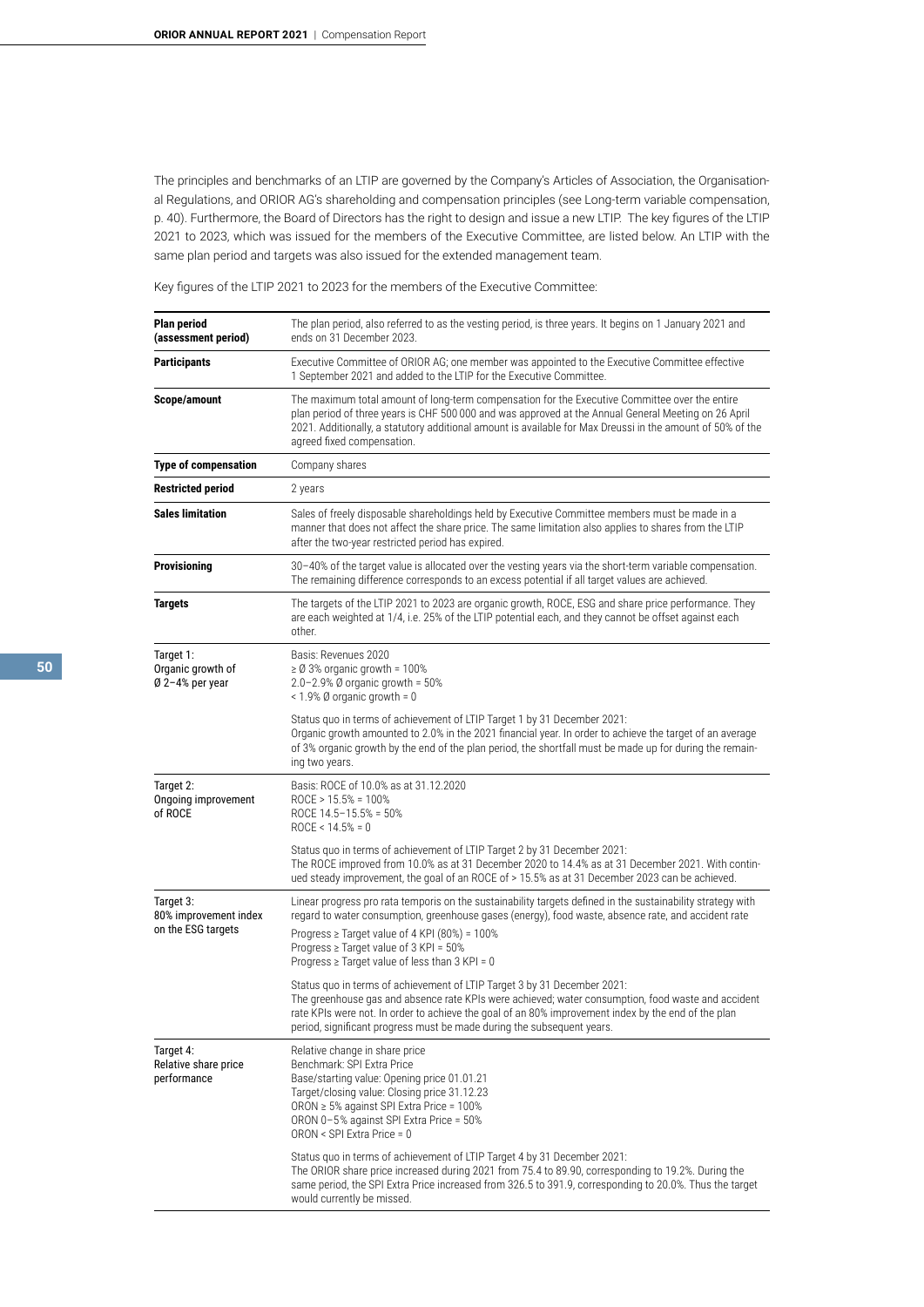Any awards under the long-term incentive plan will be calculated and paid out during the first quarter of 2024 upon completion of the 3-year plan period (1 January 2021 to 31 December 2023). The table below shows the projected maximum possible compensation under the LTIP for the entire duration of the LTIP and on average per plan year.

| in CHF                                                                                   | <b>Executive Committee excl. CEO</b> | Daniel Lutz (CEO) | Total  |
|------------------------------------------------------------------------------------------|--------------------------------------|-------------------|--------|
| Total maximum possible LTIP potential<br>over entire plan period of 3 years <sup>1</sup> | 416370                               | 200 525           | 616895 |
| Total average maximum possible LTIP<br>entitlement per plan year <sup>2</sup>            | 138 790                              | 66842             | 205632 |

Plus social contributions, which would result in CHF 51 581 for all members of the Executive Committee if the entire maximum potential set out is achieved and for the entire plan period of 3 years.

<sup>2</sup> Due to Max Dreussi's appointment to the Executive Committee effective 1 September 2021 and the resulting pro rata temporis inclusion of his LTIP entitlement, the maximum possible LTIP entitlement in the first year of the plan is somewhat lower than in the subsequent years. The projected average maximum possible LTIP entitlement over all three years is disclosed here for the sake of transparency.

### Additional amount for new Executive Committee members

In the event new members are appointed to the Executive Committee after approval of compensation is given at the Annual General Meeting, the additional amount pursuant to Article 29, Paragraph 5 of the Company's Articles of Association per new member is set at 120% of the highest fixed compensation paid to a member of the Executive Committee in the financial year preceding the last Annual General Meeting. This additional amount of compensation does not have to be approved at the Annual General Meeting.

The appointment of Max Dreussi was made after the the total amount of fixed compensation awarded to the Executive Committee for 2021 was approved (approval was given at the Annual General Meeting on 4 June 2020). Consequently, an additional amount of CHF 223 252 was available for his fixed compensation for the 2021 financial year in accordance with the Articles of Association.

#### Approval of compensation awarded to the Executive Committee

Each year at the Annual General Meeting, shareholders vote with binding effect on the total amount of variable compensation awarded to the members of the Executive Committee for the previous financial year and the maximum total amount of fixed compensation for the members of the Executive Committee for the coming financial year.

**Fiscal year 2021 2020 2019 2018** Average number of Executive Committee members<sup>1</sup> 3.3 3.0 3.1 3.0 Total amount of variable compensation awarded to the Executive Committee in CHF 593 500 446 000 532 000 613 000 Percentage change in variable compensation awarded to the Executive Committee Approval status **Proposal to** the AGM on 5 April 2022 Approved by the AGM on 26 April 2021 Approved by the AGM on 4 June 2020 Approved by the AGM on 11 April 2019 **<sup>1</sup>** +33.1% – 16.2% – 13.2%

Short term variable compensation (STI) awarded to the Executive Board:

<sup>1</sup> Appointment of Max Dreussi to the Executive Committee on 1 September 2021.

At the Annual General Meeting on 5 April 2022, the Board of Directors will propose total short-term variable com-**1**pensation of CHF 593 500 for the members of the Executive Committee for the 2021 financial year. Compared to the preceding year, this corresponds to an increase – after two consecutive years of considerable declines – of CHF 147 500 or 33.1%. This difference reflects the good consolidated results (organic growth, gross margin, EBITDA and indebtedness), which were in line with expectations, and the change in the composition of the Executive Committee, which included an additional member as of September 2021.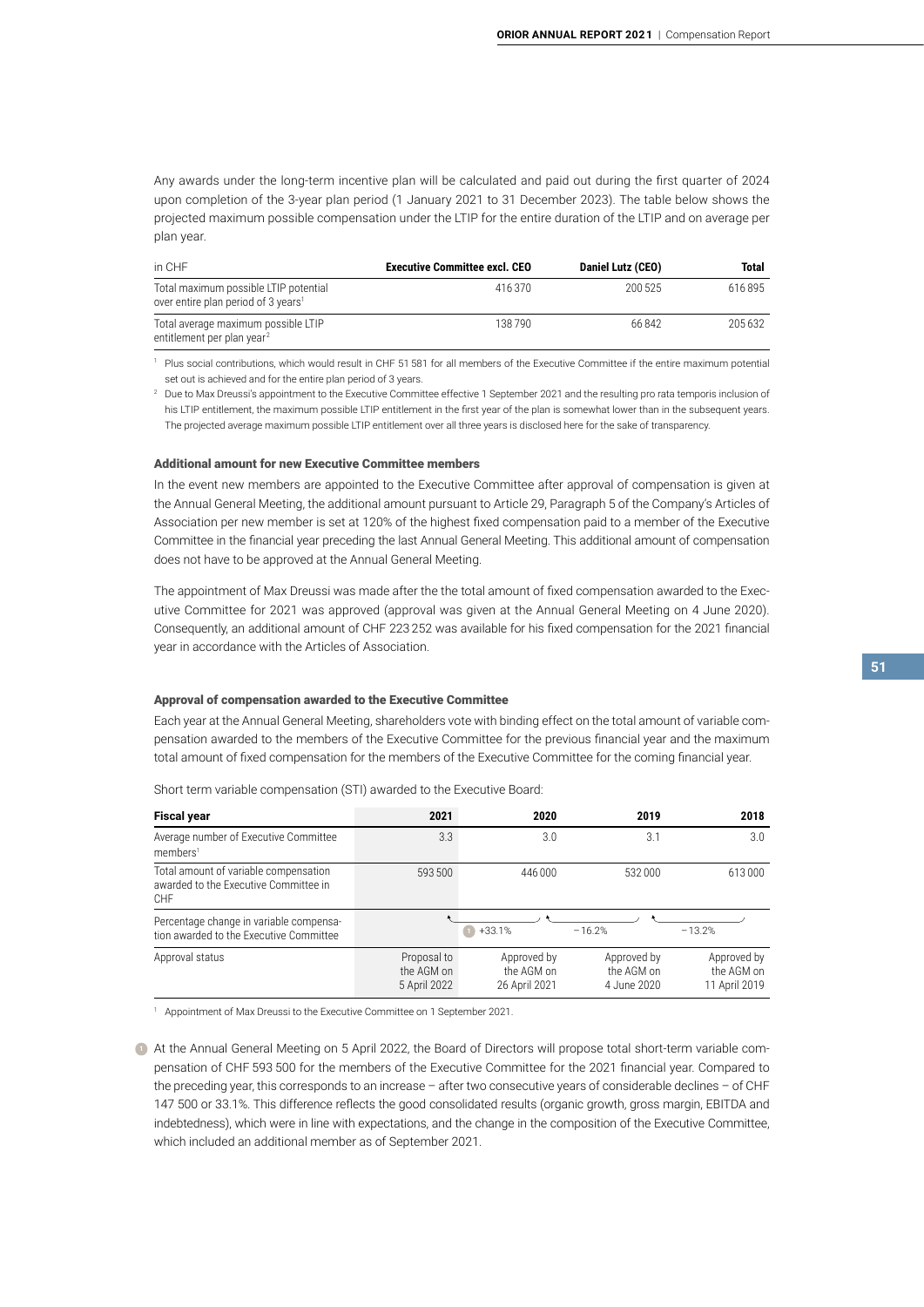Fixed compensation paid to the Executive Committee:

| <b>Financial year</b>                                                                                                       | 2023                                      | 2022                                       | 2021                                     | 2020                                       |
|-----------------------------------------------------------------------------------------------------------------------------|-------------------------------------------|--------------------------------------------|------------------------------------------|--------------------------------------------|
| Average number of Executive Committee<br>members expected to be in office <sup>1</sup>                                      | 4.0                                       | 3.0                                        | 3.0                                      | 3.0                                        |
| Average number of Executive Committee<br>members actually in office <sup>2</sup>                                            | n/a                                       | 4.0                                        | 3.3                                      | 3.0                                        |
| Maximum total amount of fixed compensation<br>paid to the Executive Committee in CHF                                        | 1750000                                   | 1450000                                    | 1550000                                  | 1600000                                    |
| Maximum additional compensation available<br>for new members (stipulated in the Articles of<br>Association)                 | n/a                                       | 669757                                     | 223252                                   | $\Omega$                                   |
| Maximum total amount of fixed compensation<br>available for current and former members of the<br>Executive Committee in CHF | n/a                                       | 2119757                                    | 1773252                                  | 1600000                                    |
| Total amount of fixed compensation actually paid<br>to the Executive Committee in CHF                                       | n/a                                       | n/a                                        | 1539321                                  | 1324414                                    |
| Actual change in total compensation paid to the<br><b>Executive Committee</b>                                               |                                           |                                            |                                          | $+16.2%$                                   |
| Potential change in total compensation paid to<br>the Executive Committee                                                   | $-17.4%$                                  | durchschnittlich +6.8% pro Jahr            | $+37.7%$                                 |                                            |
| Approval status                                                                                                             | Proposal to<br>the AGM on<br>5 April 2022 | Approved by<br>the AGM on<br>26 April 2021 | Approved by<br>the AGM on<br>4 June 2020 | Approved by<br>the AGM on<br>11 April 2019 |

<sup>1</sup> Number of members expected to be in office during the corresponding term at the time the proposal is submitted.

<sup>2</sup> Average number of members who actually served during the corresponding term.

The amount of fixed compensation actually awarded to the members of the Executive Committee amounted to CHF **1** 1539 321, which is CHF 214 907 or 16.2% higher than in the preceding financial year. This increase is attributed to the change in the composition of the Executive Committee, which included an additional member as of September 2021, and the pro rata temporis inclusion of the compensation awarded to the additional member. Furthermore, the difference in time value arising from stock purchase plans (see p. 53) and the stock ownership plan (see p. 53 and p. 55) on the reporting date also led to an increase in aggregate compensation. The discounts recognised by the tax authorities are not included in reported compensation, and there were no increases in the fixed compensation awarded to the members of the Executive Committee.

2) The Board of Directors will propose maximum total fixed compensation of CHF 1 750 000 for the members of the Executive Committee for the 2023 financial year at the Annual General Meeting on 5 April 2022. Compared to the approved maximum total fixed compensation for the members of the Executive Committee for the 2021 financial year, this aggregate amount will be awarded to four persons, one more than in the previous year. Compared to the total fixed compensation actually awarded to the members of the Executive Committee for the financial year 2021, this amounts to a tentative increase of 13.7% or 6.8% on an annualised basis. Max Dreussi joined the Executive Committee in September 2021; consequently, his compensation for the 2021 financial year was included pro rata temporis in the total compensation for the Executive Committee for that year and in full for the total amount proposed for the 2023 financial year. The remaining difference consists of additional compensation for any new members and/or differences in time value in connection with stock awards or stock purchase offers on the reporting date.

Long-Term variable compensation (LTIP) for the Executive Committee:

At the Annual General Meeting on 26 April 2021, a three-year LTIP (1 January 2021 to 31 December 2023) in the amount of CHF 500 000 was approved for the Executive Committee; an additional amount of compensation is available as stipulated in the Articles of Association in the event of any appointments to the Executive Committee that are made after shareholders approve the total amount of fixed compensation. In accordance with ORIOR Group's compensation plans and stock ownership guidelines, employees may actively participate in only one LTIP at a time. Accordingly, a new LTIP will be submitted to the Annual General Meeting for approval no earlier than the 2024 Annual General Meeting.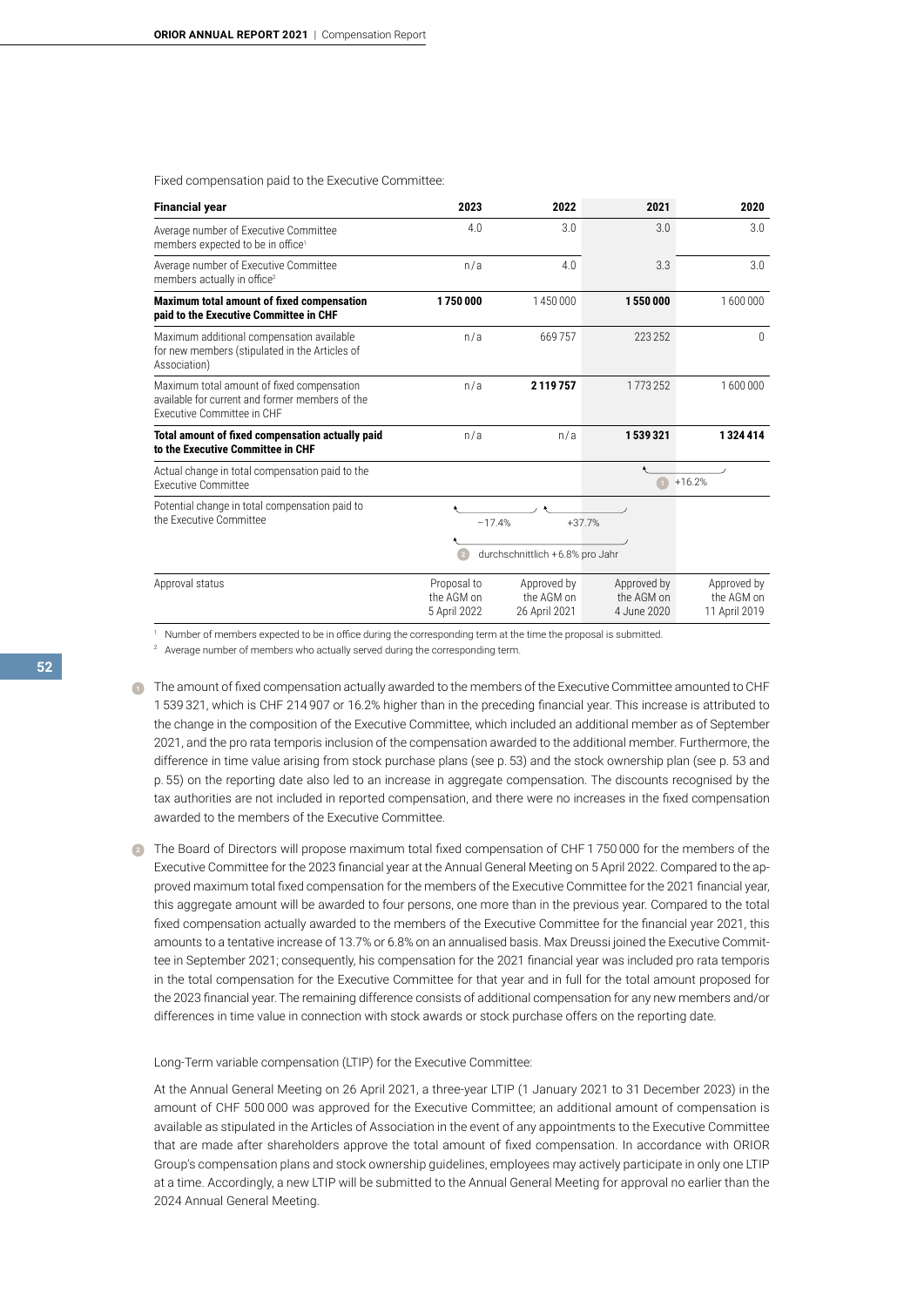# Share allocation and share offers to the members of the Executive Committee

Under the terms of the allocation and share purchase agreement and the shareholding and compensation principles of the ORIOR Group, the members of the Executive Committee may receive 30% of their short-term variable compensation for Board membership in restricted shares (share allocation). The calculated share price corresponds to the volume-weighted average price paid for ORIOR shares on the SIX during the preceding six months, minus a discount of 16%. The shares are subject to a holding period of three years from the date of allocation. The discounts recognised by the tax authorities reflect the time value during the vesting period and are not included in reported compensation. No shares were allocated to the members of the Executive Committee as part of the short term compensation (STI) between 1 January 2021 and 31 December 2021, and their compensation was awarded entirely in cash.

Within the framework of the allocation and share purchase agreement along with the shareholding and compensation principles of the ORIOR Group, members of the Executive Committee may be offered the opportunity to purchase shares at a discount to the market price on an individual basis or as part of the employee shareholding plan (see Employee shareholding plan, p. 55).

Between 1 January 2021 and 31 December 2021, 1 695 shares were sold to the members of the Board of Directors through a share offer, and 4 500 shares with a holding period of three years and a discount of 16% were sold to the members of the Executive Committee through the employee shareholding plan (see Employee shareholding plan, p. 55). The discount rate granted is congruent with the valuation principles recognised by the respective tax authorities and as a result is not considered part of the compensation.

Any other transactions with members of the Executive Committee are carried out at normal market conditions.

### Option plan

There is no share option plan in place.

#### Additional fees and remuneration

No additional fees or remuneration were paid to members of the Executive Committee in the 2021 financial year.

### Loans and credit facilities

In accordance with Art. 20 of the Company's Articles of Association, loans and credit facilities may be extended to members of the Executive Committee only in exceptional cases that are well justified. Moreover, the total amount of such loans and credit facilities must not exceed CHF 200 000 per member. All loans extended to members of the Executive Committee are offered at regular market terms and condition.

The ORIOR Group did not grant any loans, credit facilities, cash advances or guarantees to the members of the Executive Committee or related persons in the 2020 and 2021 financial years. The accounts receivable listed in Note 35 of the financial report are the result of operating activities with a related person at standard market terms and conditions.

# Contracts with Executive Committee members

In accordance with Art. 22 of the Company's Articles of Association, contracts with members of the Executive Committee may be fixed-term or permanent. The maximum period of fixed-term contracts is one year. The notice period for a permanent contract may not exceed one year.

### Compensation awarded to former members of the Executive Committee

None of the former members were paid or granted any compensation or other fees, loans, credit facilities, advances or guarantees in 2020 and 2021; no other compensation, loans, credit facilities, advances or guarantees were paid out or granted, nor are any such items from previous periods still outstanding.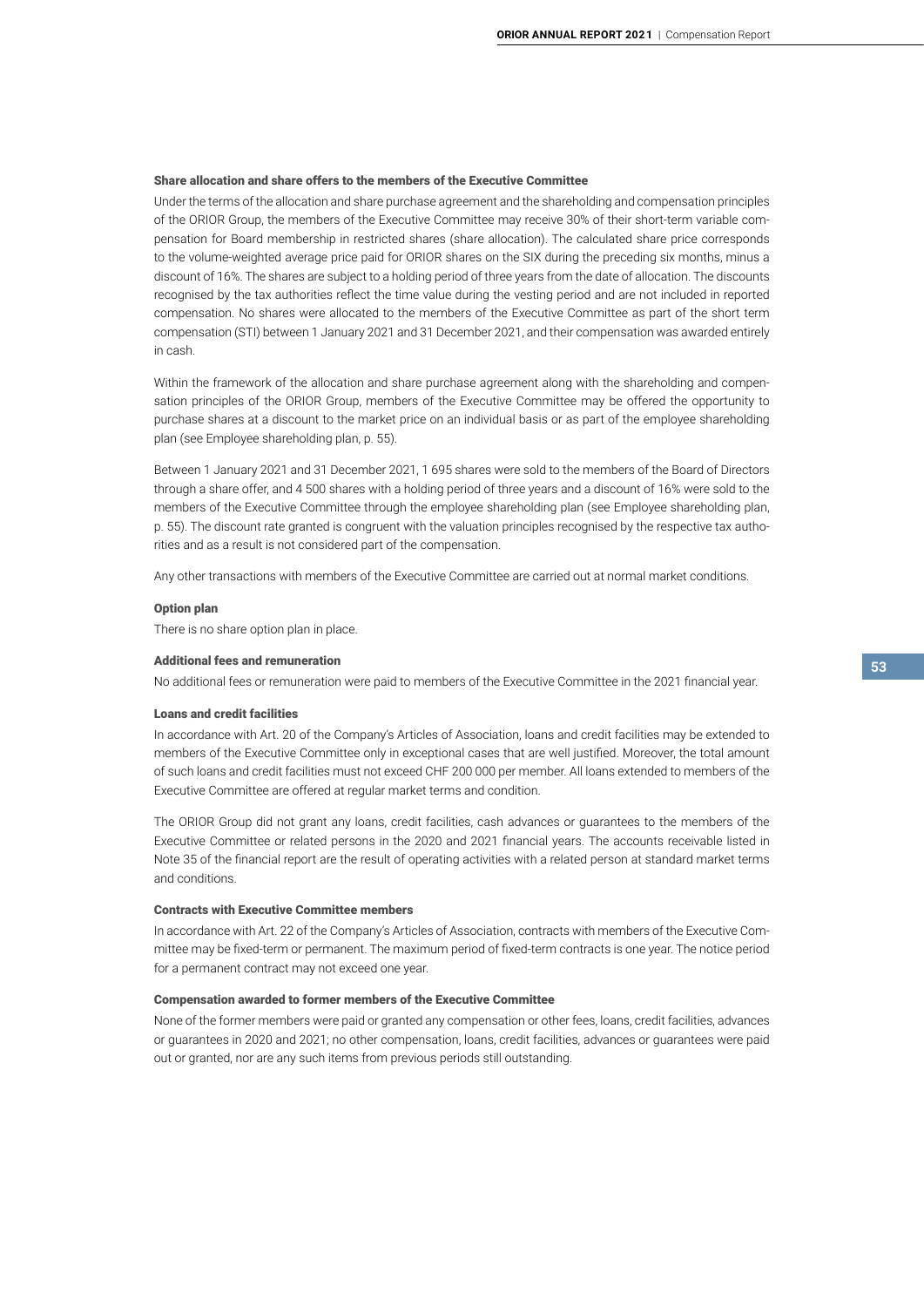# **6. Shares held by members of governing bodies**

Shares held by the members of the Board of Directors and the Executive Committee as at 31 December 2021:

| Name and function                                                      | Freely<br>disposable<br>shares as of<br>31.12.2021 | Restricted<br>shares as of<br>31.12.2021 | <b>Total</b><br>number of<br>shares as of<br>31.12.2021 | in %    | Total<br>number of<br>shares as of<br>31.12.2020 |
|------------------------------------------------------------------------|----------------------------------------------------|------------------------------------------|---------------------------------------------------------|---------|--------------------------------------------------|
| Rolf U. Sutter, Chairman of the Board of Directors                     | 109783                                             | 933                                      | 110716                                                  | 1.69%   | 107983                                           |
| Markus R. Neuhaus, Vice Chairman of the Board of Directors             | 1280                                               | 649                                      | 1929                                                    | 0.03%   | 580                                              |
| Monika Friedli-Walser, Member of the Board of Directors                | 4 1 0 5 $2^{\circ}$                                | 634                                      | 4739                                                    | 0.07%   | 4105                                             |
| Walter Lüthi, Member of the Board of Directors                         | 500                                                | 606                                      | 1106                                                    | 0.02%   | 500                                              |
| Monika Schüpbach, Member of the Board of Directors                     | 257                                                | 575                                      | 832                                                     | 0.01%   | 257                                              |
| Markus Voegeli, Member of the Board of Directors                       | 600                                                | 500                                      | 1100                                                    | 0.02%   | 200                                              |
| Daniel Lutz, CEO ORIOR Group                                           | 3200                                               | 2826                                     | 6026                                                    | 0.09%   | 3200                                             |
| Andreas Lindner, CFO ORIOR Group                                       | 755                                                | 1869                                     | 2624                                                    | 0.04%   | 755                                              |
| Filip De Spiegeleire, CEO ORIOR Europe and CEO Culinor                 | 7900                                               | 1500                                     | 9400                                                    | 0.14%   | 7900                                             |
| Max Dreussi, CEO ORIOR Segment Convenience and CEO Fredag <sup>3</sup> | 600                                                | 1000                                     | 1600                                                    | 0.02%   | n/a                                              |
| <b>Total</b>                                                           | 128980                                             | 11092                                    | 140072                                                  | 2.14%   | 125480                                           |
| <b>Total ORIOR Shares</b>                                              |                                                    |                                          | 6542399                                                 | 100.00% | 6517499                                          |

<sup>1</sup> Shares from 2021 share offer with a holding period until 30 April 2024 and from the 2021 employee shareholding plan with a holding period until 31 July 2024 (see Share allocation and Share offer, p. 46 f. and 53, as well as employee shareholding plan, p. 55).

<sup>2</sup> Including participation of a related person.

New appointment to the Executive Committee on 1 September 2021.

None of the former members of the Board of Directors or the Executive Committee holds ORIOR shares that are subject to a holding period. The members of the Board of Directors and the Executive Committee are not entitled to any special rights when purchasing shares outside of the share purchase offer.

# Minimum shareholding for members of the Board of Directors and the Executive Committee

As part of the revision of the Group's shareholding and compensation policies, it was decided to introduce minimum shareholdings from 1 January 2021 onwards. For the Chair and the CEO of ORIOR Group, the minimum shareholding amount is 1.5x the fixed compensation. For the members of the Board of Directors and the Executive Committee, it is 1.0x the fixed compensation.



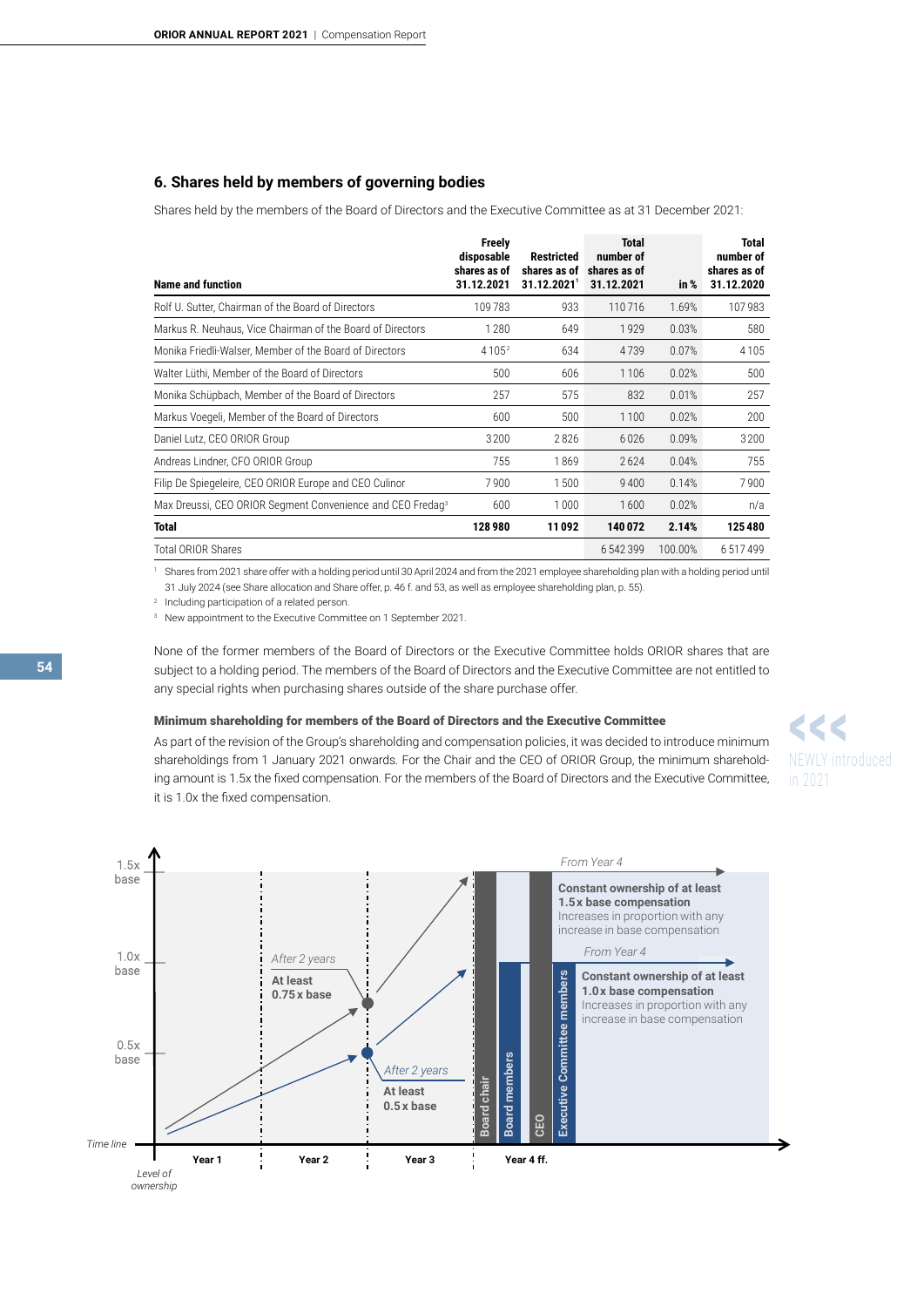The minimum shareholding can be acquired via share awards (partial payment of the variable compensation in shares), share offers (e.g. employee shareholding programmes) and purchases on the open market. The accumulation period is three years, and at least half of the required amount must be acquired within two years. The benchmarks are set forth in the Organisational Regulations of ORIOR AG.

As at 31 December 2021, all members of the Board of Directors as well as one member of the Executive Committee already held the prescribed minimum shareholding in ORIOR shares. The accumulation period for the other members of the Executive Committee ends on 31 December 2023 and 31 August 2024 respectively. All of the members have already reached the intermediate stage of at least half the requirement.

### Business transactions with related companies and persons

The members of the Board of Directors of ORIOR AG, the members of the Executive Committee of ORIOR AG, shareholders with significant influence, and the Group's pension fund institutions are considered related persons. All transactions known to ORIOR and made with related persons were conducted at arm's length while adhering to normal market terms and conditions.

# **7. Employee shareholding plan**

The principles of the existing employee shareholding plan were thoroughly revised at the beginning of 2021, after which they were approved and put into effect by the Board of Directors on 26 April 2021. One key change within the scope of this revision was adjustments to the benchmarks with regard to discounts and holding periods in order to match the fair value of 16% with a three-year holding period as recognised by the tax authorities.

The Board of Directors is responsible for the management and definition of the employee shareholding plan and setting the offer periods, share offers, and holding periods. The Board may delegate the administration of the plan to a Plan Committee of two or more individuals appointed by the Board. Those entitled to participate include key employees of the ORIOR Group and members of the Board of Directors of ORIOR AG designated by the Board of Directors on the recommendation of the Plan Committee. The subscription rights and two-month subscription period are set by the Board of Directors, as are the number of shares offered to each participant.

Shares issued through this plan may be acquired by ORIOR on the stock exchange or created by means of authorised, conditional or ordinary capital increases. The maximum number of shares to be issued under this or any similar plan may not exceed 3% of ORIOR's share capital. The Board of Directors is authorised to adjust the maximum number of shares to be issued under the plan at its discretion.

The share price corresponds to the volume-weighted average price paid for ORIOR shares on the SIX during the period prior to the two-month offer period (maximum six months), minus the discount. The discounts recognised by the tax authorities reflect the time value during the vesting period and are not included in reported compensation.

A shareholding programme was issued to an extended group of key employees in the year under review in conjunction with the commencement of the 2025 Strategy and in accordance with the revised employee shareholding plan. The following overview shows the number of shares issued under the programme in the last four years, their date of issue, the discount granted, and the mandatory holding period:

| Year | <b>Number of employees</b> | <b>Number of shares</b> | Issue date/transfer | <b>Discount granted</b> | <b>Holding period ends</b> |
|------|----------------------------|-------------------------|---------------------|-------------------------|----------------------------|
| 2021 | 104                        | 24997                   | 1 August 2021       | 16%                     | 31 July 2024               |
| 2020 | -                          |                         |                     | -                       |                            |
| 2019 | -                          |                         |                     |                         |                            |
| 2018 | 78                         | 19445                   | 1 August 2018       | 25%                     | 31 July 2021               |

A total of 24 900 ORIOR shares were created for the issue of the employee shareholding plan from the conditional share capital available under the Articles of Association. The corresponding capital increase from conditional capital took place on 27 October 2021.

<<<

NEWLY introduced